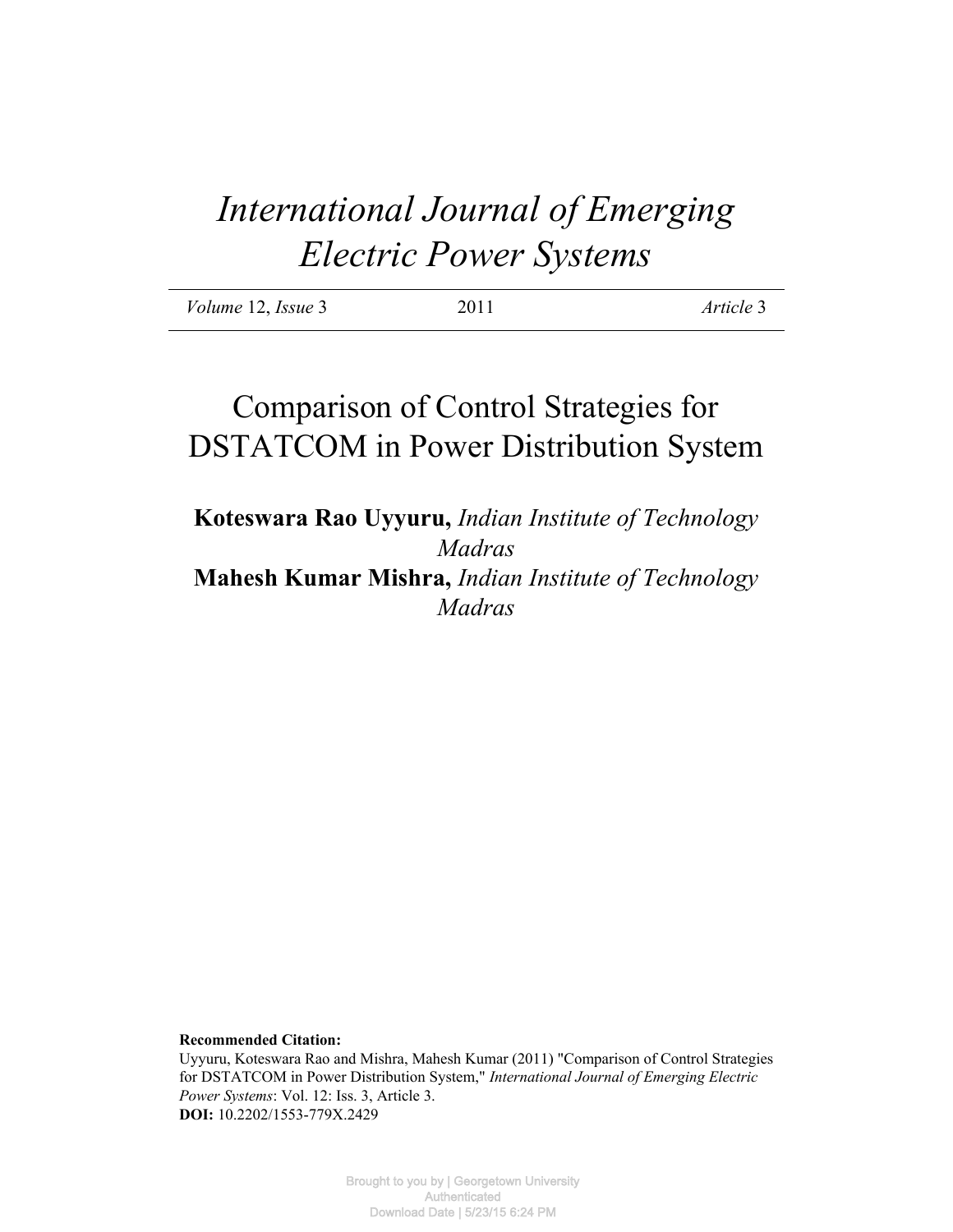## Comparison of Control Strategies for DSTATCOM in Power Distribution System

Koteswara Rao Uyyuru and Mahesh Kumar Mishra

#### **Abstract**

In this paper, the perfect harmonic cancellation (PHC), unity power factor (UPF) control strategies of distribution static compensator (DSTATCOM) are compared along with a newly proposed control strategy. In the proposed strategy, to get the best power factor, the conductance factors for the compensated load are evaluated for a specified source current total harmonic distortion (THD) limit. The performance of this method along with perfect harmonic cancellation (PHC) and unity power factor (UPF) strategies is evaluated on a distribution system model developed using PSCAD 4.2.1. In the distribution system, harmonic resonance is one of the prime factors for the harmonic propagation. Hence, in damping the harmonic resonance, selection of an appropriate control strategy for the DSTATCOM is crucial and this is verified with a detailed study. The simulation results are presented to show the performance of these strategies in load compensation and damping the harmonic propagation in the distribution system.

**KEYWORDS:** active power filter (APF), distribution static compensator (DSTATCOM), harmonics, optimization, perfect harmonic cancellation, unity power factor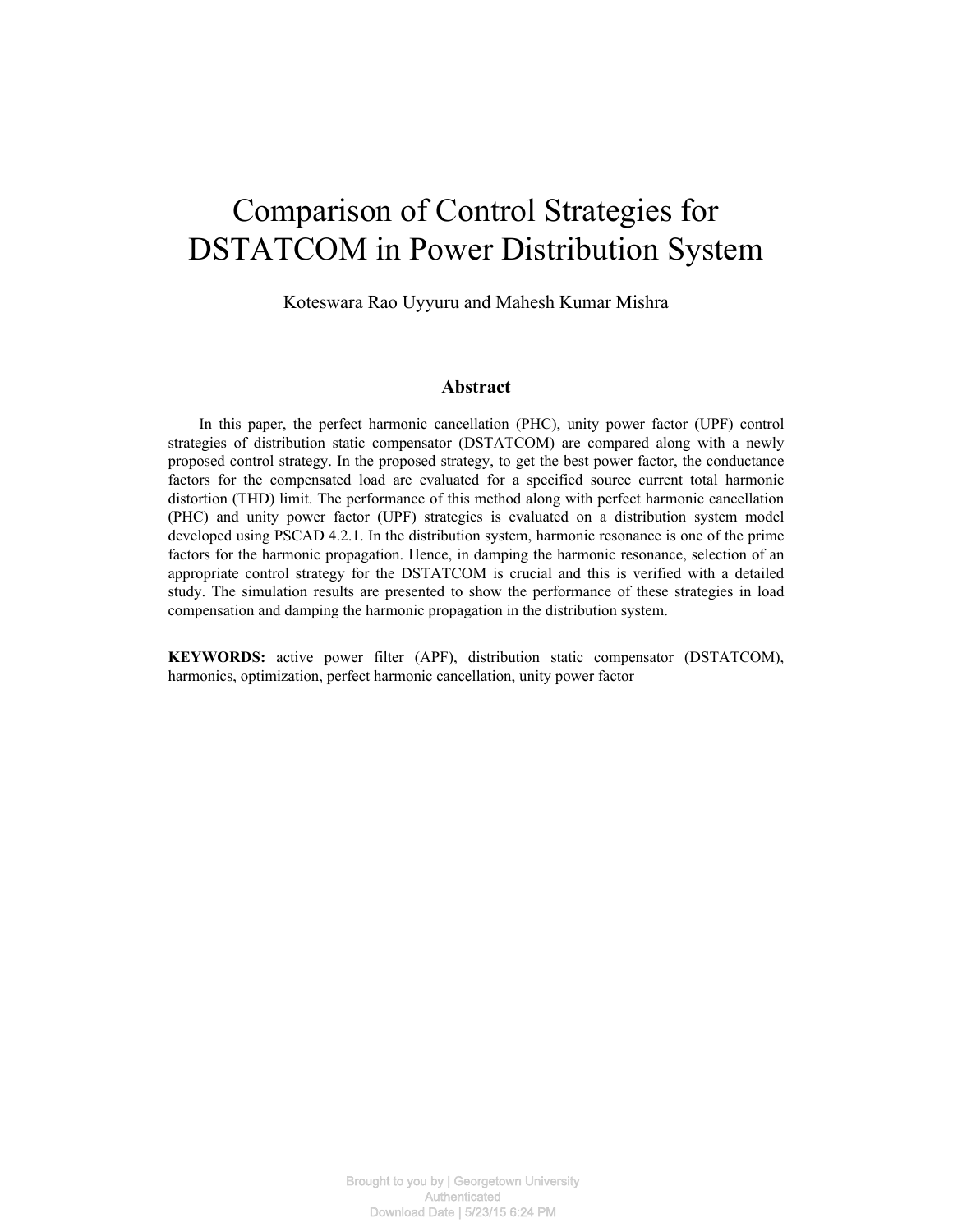#### **I. INTRODUCTION**

The power system is a combination of generating plants, transmission and distribution system. Out of these three systems, distribution system is more prone to power quality problems. It contains loads that are either commercial type or residential type. Usually, the commercial customers are supplied power at a voltage level of 11 kV, whereas the domestic consumers get power supply at 400- 440 V. The loads in a distribution system are generally categorized into linear and nonlinear. The current harmonics drawn by the nonlinear loads cause significant pollution in the system. There are two general categories of harmonic sources, one is saturable devices and another is power electronic devices. Saturable devices produce harmonics mainly due to magnetic core saturation. The examples for this type of devices are transformers and machines. For economic reasons, most transformers and motors are designed to operate slightly above knee point of the iron core saturation curve. The resulting magnetizing currents are peaked and rich in the third harmonic. The power electronic loads such as switch-mode power supplies, voltage source converters and pulse-width modulated converters draw the harmonic currents from the supply.

The impact of harmonics in the power system can be broadly classified into short term and long term effects. Short term effects are related to excessive voltage distortion, nuisance tripping of sensitive loads and transformer overheating. The long-term effects cause resistive losses or voltage stresses. The presence of voltage and current harmonics can degrade measuring instruments accuracy. Over loading of neutral wire appear to be the most common problem in the commercial buildings due to additive nature of triplen harmonics [1].

But, due to the use of sensitive loads, there is demand for good quality of power supply from the consumers. The power quality is considered as a combination of voltage and current quality. The utility is obliged to deliver a voltage at the customer's terminal that should remain within certain limits as specified in the standard. The voltage produced at the utility point is observed to be of reasonable quality, but the disturbances in the distribution network may cause poor quality of power supply at the point of delivery. The current quality is largely influenced by the customer's loads. Hence, it is becoming an increasing problem for the utility to maintain good voltage quality because of the interactions of the customers loads with the network [2]. These two characteristics i.e. voltage quality and current quality influence each other by mutual interaction that might cause distortion in the power supply at the point of common coupling. Hence, there is a need to compensate the voltage and current harmonics for pollution-free distribution system.

To alleviate the load current harmonics, conventionally passive filters have been used. They are basically combination of *L* and *C* elements tuned for a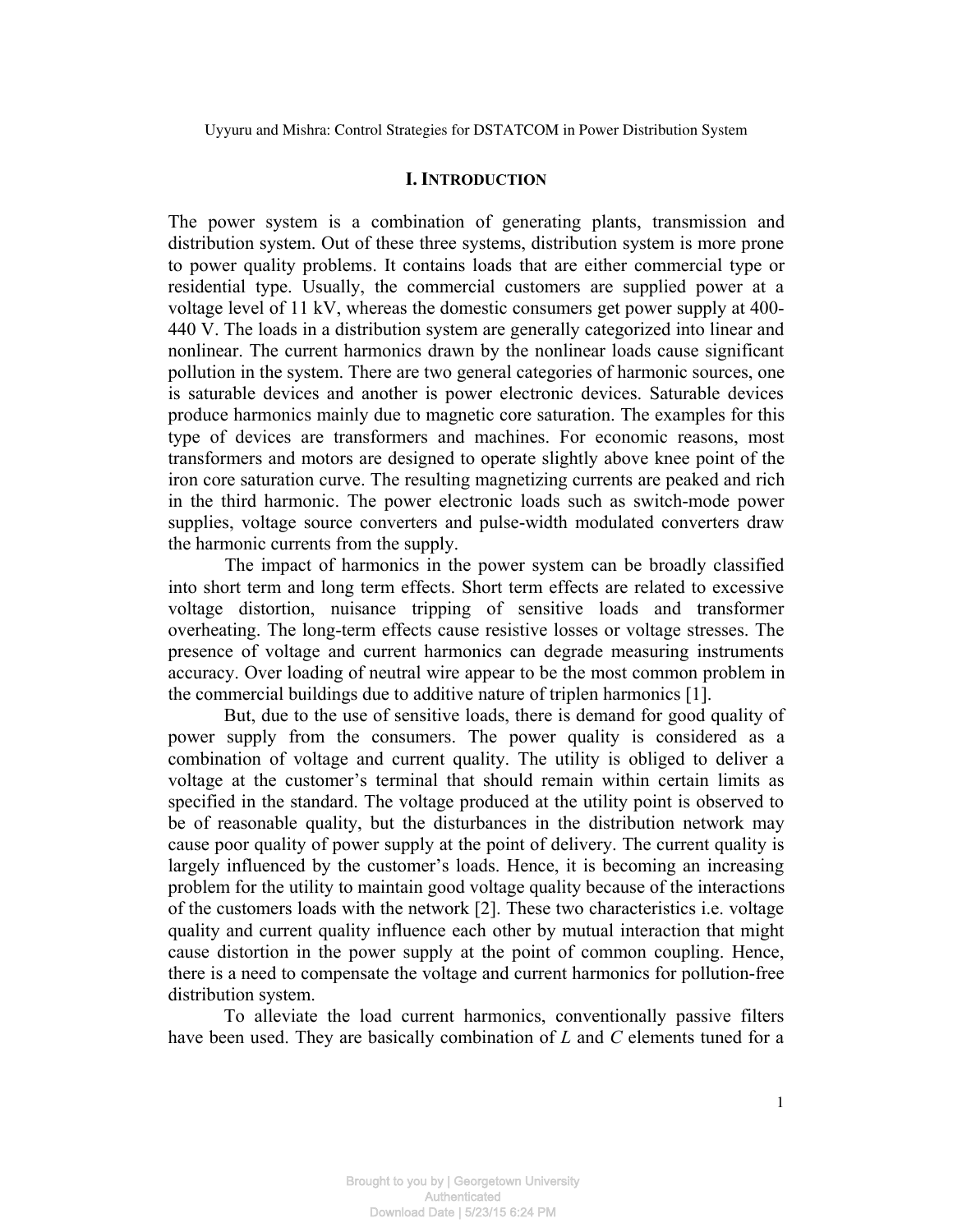particular frequency. Although they are simple in operation, they have many limitations. One is that, they are not suitable for change in system conditions as these are rigidly placed at a particular location in the system. Neither the tuned frequency nor the size of the filter can be changed so easily. There is a problem of detuning, when operating conditions of the system are changed. In addition, aging, deterioration and temperature effects may increase the designed tolerances and bring about detuning. There is a chance for occurrence of resonance between a distribution transformer reactance and the passive filter elements. At light load conditions, when one of resonant frequencies between line inductance and shunt capacitors is close to one of dominant harmonic frequencies, there will be a harmonic propagation throughout the distribution system [3].

The problems encountered with the passive filters can be overcome by using active power filters [4]. Active power filters are basically voltage source or current source inverters operating in voltage or current control mode. These devices can be connected either in shunt or series with the load bus of a distribution system. The active power filter, which is connected in shunt with the load is called as DSTATCOM. The DSTATCOM is used to compensate the load current harmonics, unbalance and reactive power. Dynamic voltage restorer (DVR) is a series connected device, which is used to compensate the voltage related problems such as voltage harmonics, sag, swell and unbalance. Both voltage and current related problems can be compensated using a combination of shunt and series active filters, which is called unified power quality conditioner (UPQC).

The major source of the problems in the distribution system is the nonlinear and unbalanced loads. Due to the harmonic and unbalance load currents, the impedance of the system causes a harmonic and unbalance voltage drop, so that the voltages at the other buses in the system are also distorted and unbalanced. In order to alleviate the effect of nonlinear and unbalanced load, the DSTATCOM is being used. In order to get desired compensation characteristics, the selection of control strategy of the DSTATCOM plays an important role and this is very crucial in the voltage distorted grids. There are mainly three control strategies for the DSTATCOM [5]-[19]. These are perfect harmonic cancellation, unity power factor, optimal and flexible control strategies. The formulation of these strategies is given and discussed in the following section.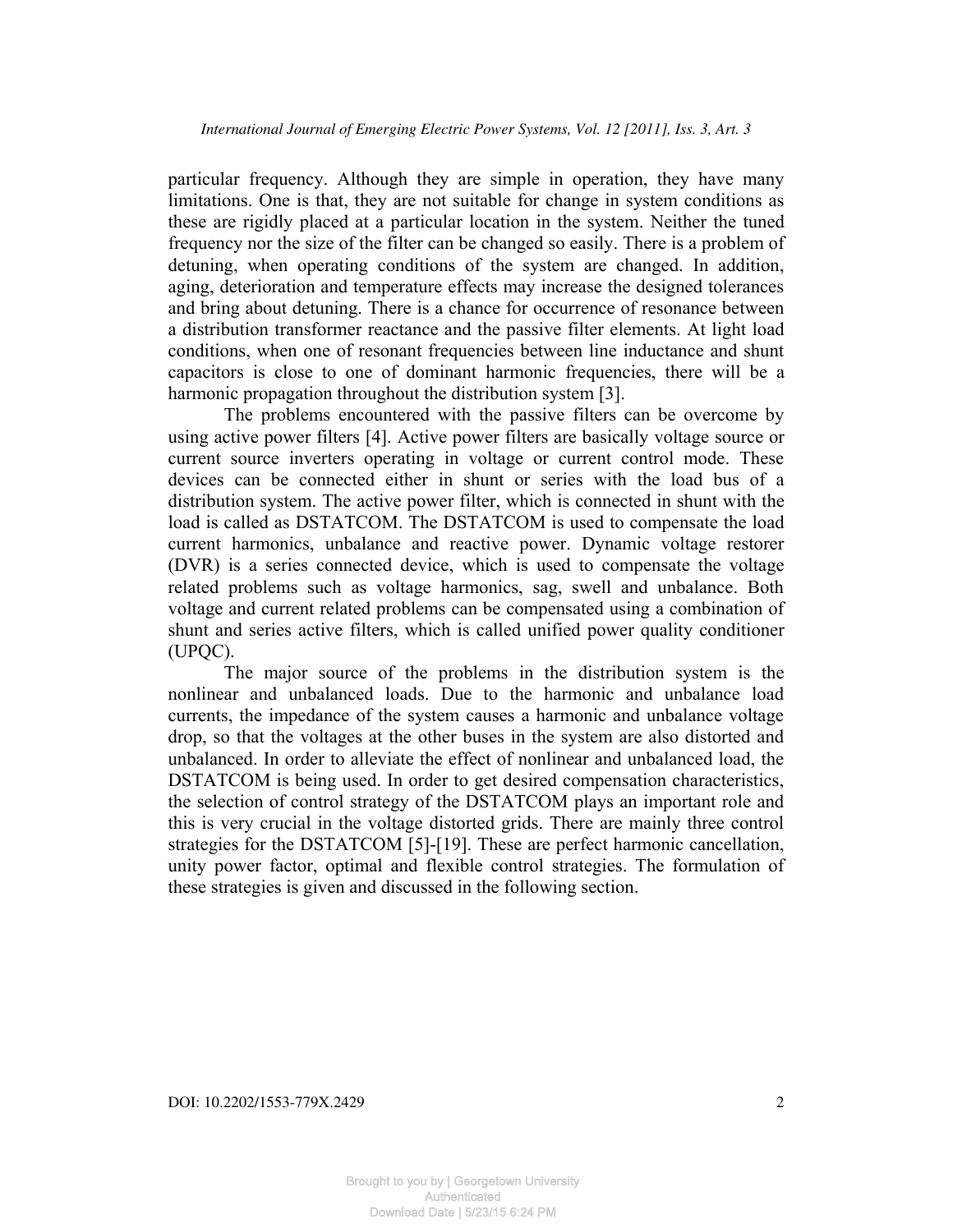## **II. FORMULATION OF CONTROL STRATEGIES FOR DISTRIBUTION STATIC COMPENSATOR (DSTATCOM)**

### **Perfect Harmonic Cancellation (PHC) Strategy**

In order to make the source currents to be balanced and sinusoidal, the extracted fundamental positive sequence voltages from the actual supply voltages are used in the instantaneous symmetrical component theory [12]. These reference source currents are therefore fundamental positive sequence components. The phase-*a* reference source current is expressed as following.

$$
i_{sal}^{+} = \frac{v_{sal}^{+} - v_{sal}^{0}}{\left(v_{sal}^{+}^{2} + v_{sh1}^{+}^{2} + v_{sci}^{+}^{2} - 3(v_{sal}^{0})^{2}\right)} P_{lavg}
$$
\n(1)

In the above equation,  $v_{\text{sal}}^+$ ,  $v_{\text{sol}}^+$ , and  $v_{\text{sel}}^+$  are the positive sequence fundamental supply voltages. Here,  $v_{sa1}^0 = \frac{1}{2} (v_{sa1}^+ + v_{sb1}^+ + v_{sc1}^+)$ is 1  $v_{\text{sal}}^0 = \frac{1}{3} (v_{\text{sal}}^+ + v_{\text{spl}}^+ + v_{\text{sch}}^+)$  is zero sequence component, which is equivalent to zero, as the considered supply voltages are fundamental positive sequence voltages. *Plavg* is the average load power. Here the feature of the term  $(v_{sal}^+ + v_{\text{sh}}^+ + v_{\text{sel}}^+ + v_{\text{sel}}^+)$  $(v_{\text{sal}}^{+2} + v_{\text{spl}}^{+2} + v_{\text{sel}}^{+2})$  is that, it is constant at every instant. Hence, the reference source currents resemble the fundamental positive sequence voltages with a scaling factor.

#### **Unity Power Factor (UPF) Compensation Strategy**

In this strategy, the components of (1) are replaced by the actual supply voltages. Also, the compensation for the zero sequence voltages is not provided; therefore  $v_{\rm sat}^0$  term is eliminated in the numerator and denominator. As a consequence of this, the neutral current after compensation is no longer zero. Hence, reference source currents are proportional to the actual supply voltages and this will ensure the unity power factor. For phase-*a*, source current is given below.

$$
i_{sa} = \frac{v_{sa}}{\langle v_{sa}^2 + v_{sb}^2 + v_{sc}^2 \rangle} P_{lavg}
$$
 (2)

Here the symbol ' $\langle \rangle$ ' represents running mean of  $(v_{sa}^2 + v_{sb}^2 + v_{sc}^2)$  over a period and its value is constant at every instant. The period of running mean is half or one cycle depending upon the odd or even harmonics in the supply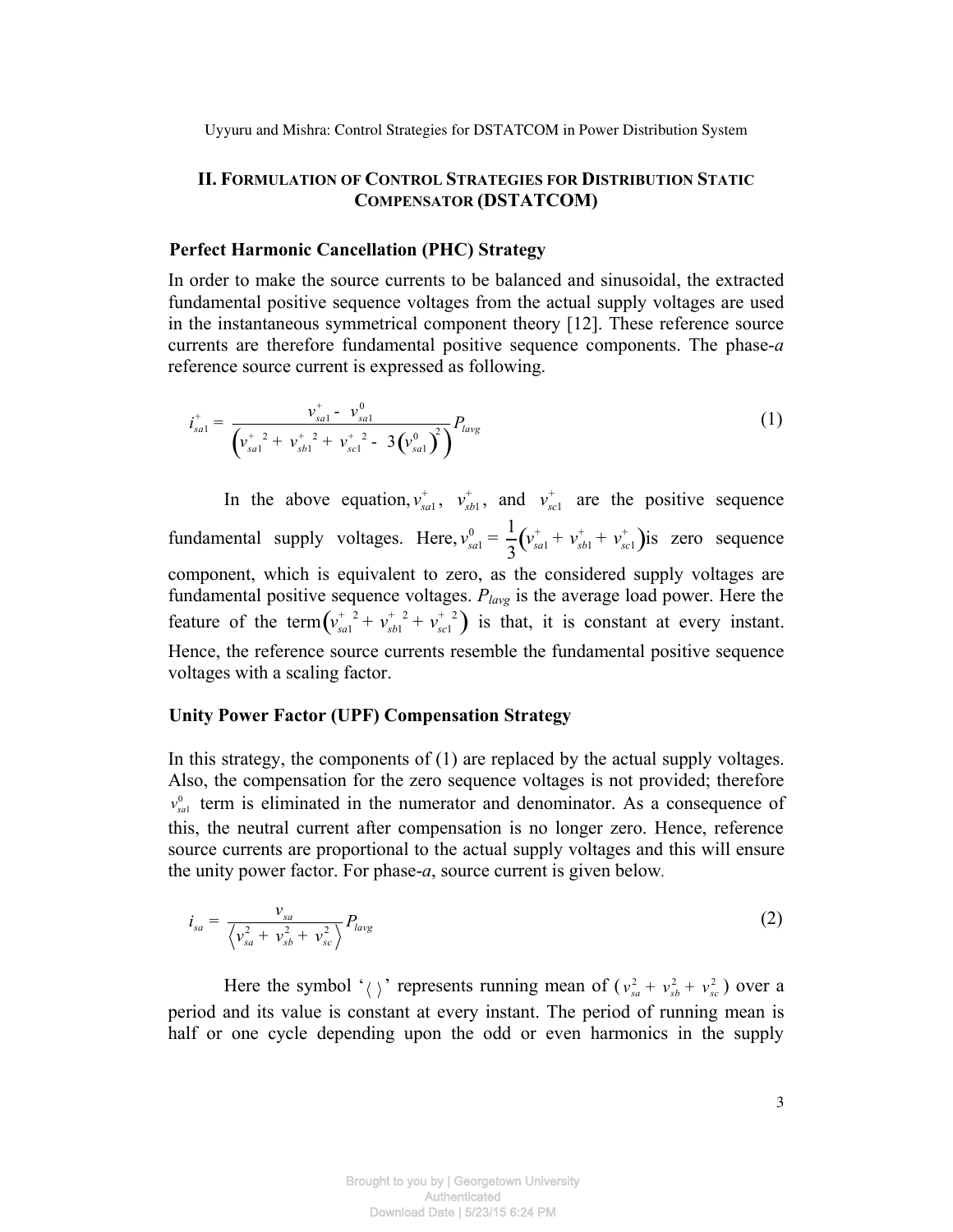voltages. In the above expression, *Plavg* is also constant, therefore the source currents resemble the supply voltages. This operation results unity power factor in all the three phases [19].

### **Optimal and Flexible Control (OFC) Strategies**

In [8]-[9], authors proposed a two step optimization process as shown in Fig. 1. First the supply voltages are filtered by using a filter bank system  $G(s)$ . The  $G(s)$ is designed such that the compensating voltage *e*\* and the reference source current *i*\* should provide some desired power quality features like maximizing the power factor or minimizing the total harmonic distortion (THD) of the source currents. These are considered as objective functions and the constraints can be taken as upper bound on THDs of source currents, harmonic factors of individual harmonics, unbalance factor of the source currents and lower bound on power factor.



Fig. 1 Block diagram of two step OFC strategy

Once the objective function and the constraints are selected as per the compensation requirements, the optimization problem is solved using the MATLAB optimization toolbox. The filter bank gains obtained from the optimization process are used in the formulation of reference source currents. Though the desired power quality features are achieved, this method has the drawbacks like involving multiple transformations (*abc* to *α-β* and *α-β* to *abc*) and it uses filters which deteriorate the transient response of the compensator. The drawbacks with any nonlinear optimization based method are selection of proper initial conditions, convergence and its inablitity in arriving the global solution. The initial conditions can not be fixed for the entire compensation period. With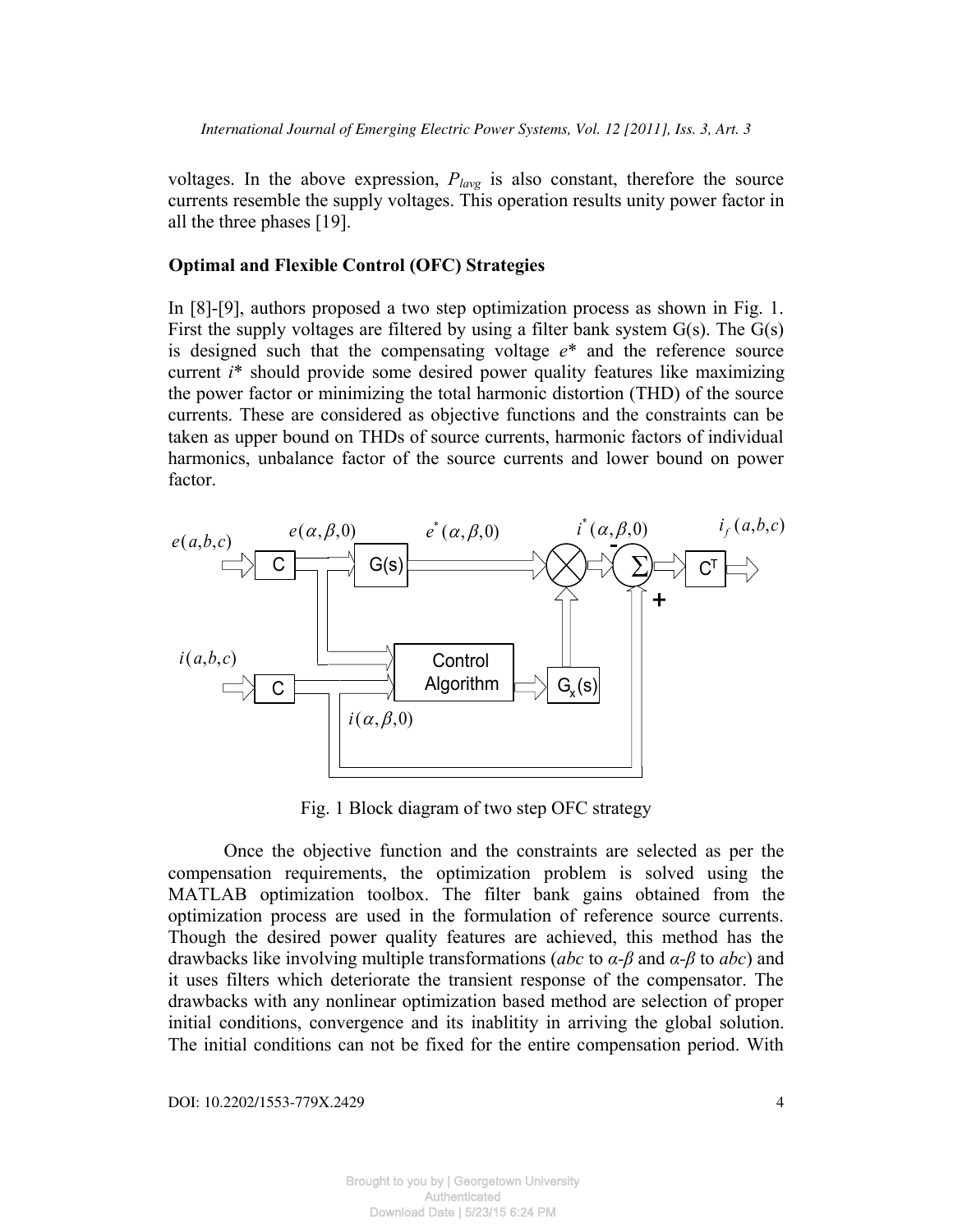the change in load, the initial conditions have to be changed. Any wrong selection of initial conditions leads to compensation failure.

In [18], authors proposed a one step approach and it is shown in Fig. 2. The desired source currents are obtained from multiplication of the RMS value of each harmonic component of the sensed supply voltage by the corresponding conductance factor  $(K_n)$ . The conductance factors are obtained by the nonlinear optimization technique.



Fig. 2 Block diagram of one-step approach to calculate reference currents

Lagrange function is formulated with the objective function of minimizing the source apparent power and the constraints are: source average power must be equal to the average load power and the total harmonic distortion of the source current (*THDI*) must be less than or equal to the specified limit. The formed Lagrange function is solved by using Newton Raphson method with initial values of the variables in the objective function. The general Lagrangian function is formed as shown below

$$
L = f + l \ r + m \ s. \tag{3}
$$

where *L* is the Lagrangian function, *f* is the objective function,  $\lambda$  and  $\mu$  are the Lagrangian multipliers. The terms  $r$  and  $s$  are the equality and inequality constraints respectively. In the optimization technique, the objective function is to minimize the apparent power which will directly influence power factor. The objective function is constructed as

$$
S^2 = \sum_{1}^{n} V_n^2 \sum_{1}^{n} I_n^2 \,. \tag{4}
$$

In the above equation, *S* is the apparent power of the source.  $V_n$  and  $I_n$ represent the RMS values of  $n^{\text{th}}$  harmonic source voltage and current respectively. By replacing the currents using relation  $I_n = K_n * V_n$ , the objective function is

$$
f = S^2 = \sum_{1}^{n} V_n^2 \sum_{1}^{n} K_n^2 V_n^2.
$$
 (5)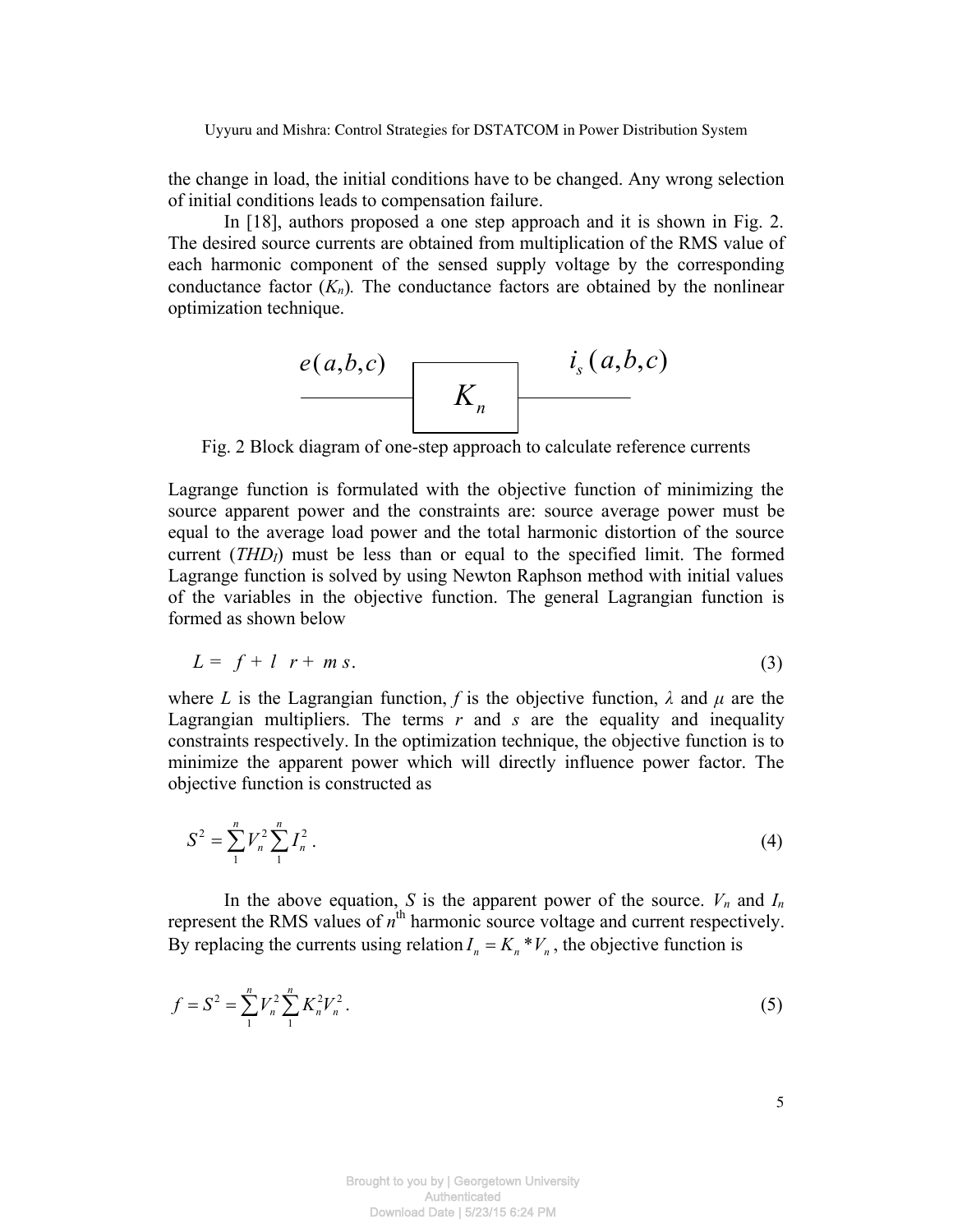Equality constraint is  $P_{dc} = \sum V_{nl} I_n = \sum V_n^2$ 1 1  $P_{dc} = \sum_{n}^{n} V_n I_n = \sum_{n}^{n} V_n^2 K_n$  and inequality constraint is  $^{2}V^{2}$   $TID^{2}V^{2}V^{2}$  $\sum_{i=1}^n K_n r_n$   $111D_i K_1 r_1$  $s = \sum_{n=0}^{n} K_n^2 V_n^2 - THD_I^2 K_1^2 V_1^2 \le 0$ . The Lagrangian function thus can be written as

following.

$$
L = \sum_{1}^{n} V_{n}^{2} \sum_{1}^{n} K_{n}^{2} V_{n}^{2} + \lambda \left( P_{dc} - \sum_{1}^{n} V_{n}^{2} K_{n} \right) + \mu \left( \sum_{2}^{n} K_{n}^{2} V_{n}^{2} - THD_{I}^{2} K_{1}^{2} V_{1}^{2} \right)
$$
(6)

By taking the first order derivatives of the above function with respect to the unknown  $(K_1, K_n, \lambda \text{ and } \mu)$  variables, four equations are derived, which are solved for the conductance factors. By knowing the conductance factors, the reference source currents can be formulated. Though, this algorithm is not involving multiple transformations and filters, the nonlinear optimization problem will deteriorate the transient response of the compensator and there is no guarantee for the convergence of the solution to meet the dynamic load.

From the above two optimization techniques, it is observed that, though these strategies are giving the optimal compensation characteristics between PHC and UPF, the inherent problem with them is the poor transient response and no guarantee for the convergence of the optimization problem under different conditions of supply and load. Hence, this paper proposes a new control strategy to find out the conductance factors without optimization process, yet the objectives of the compensation are preserved. This is explained in the following section.

### **III. PROPOSED NEW CONTROL STRATEGY TO FIND OUT THE CONDUCTANCE FACTORS**

In this section, a new control strategy to calculate the conductance factors and hence reference source currents, without optimization process, yet satisfying the objectives of the compensation is presented. The interesting point in this method is that, the conductance factors obtained through this method are similar to the conductance factors, which are obtained through the optimization process mentioned in (6). This type of direct solution is not feasible if the compensation objectives are increased. For the present strategy, the objectives of the compensation are:

- 1. The source should not supply any reactive power.
- 2. The average source power should be equal to the average load power.
- 3. The THD of the source currents must be within the prescribed limit.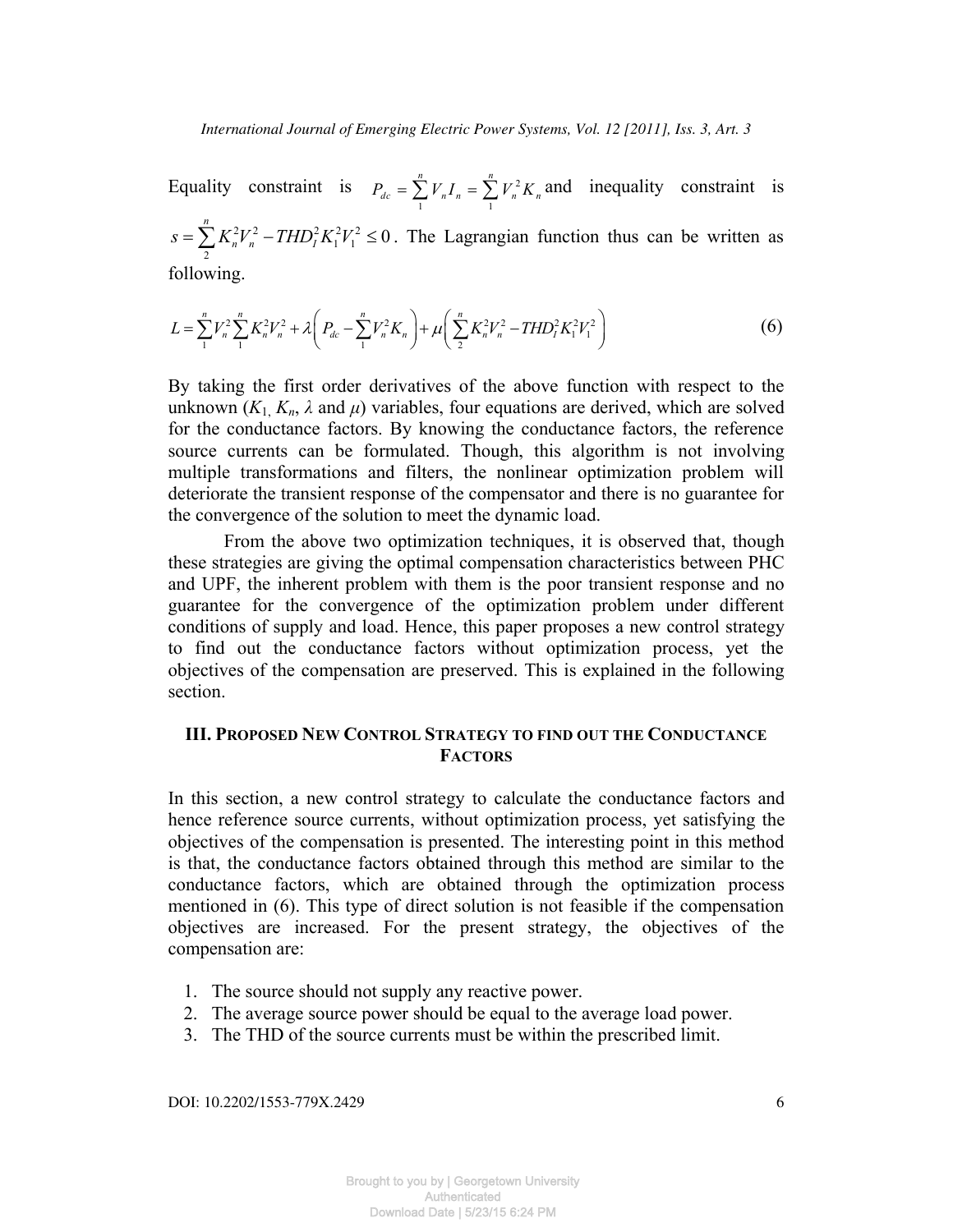The method is shown here for phase-*a*, the same can be applied to the other two phases to get the corresponding conductance factors. For simplicity, harmonics are considered up to  $5<sup>th</sup>$  harmonic order. The supply voltages considered are given here below.

$$
v_{sa}(t) = \sum_{n=1}^{5} (v_{san}(t))
$$
  
\n
$$
v_{sb}(t) = \sum_{n=1}^{5} (v_{sbn}(t))
$$
  
\n
$$
v_{sc}(t) = \sum_{n=1}^{5} (v_{sen}(t))
$$
\n(7)

The reference source currents are formulated as given in the equation below.

$$
i_{sa}^*(t) = K_{1a} \left( v_{sal} \right) + K_{na} \left( \sum_{n=2}^5 \left( v_{san} \right) \right)
$$
 (8)

Considering the power balance condition, to get a balanced source currents after compensation irrespective of the load currents, the average source power supplied from the phase-*a* should be equal to the one third of the total average load power.

$$
V_{1a}I_{1a}\cos\phi_{1a} + V_{2a}I_{2a}\cos\phi_{2a} + V_{3a}I_{3a}\cos\phi_{3a} + V_{4a}I_{4a}\cos\phi_{4a} + V_{5a}I_{5a}\cos\phi_{5a} = \frac{P_{lag}}{3}
$$
(9)

where,  $V_{1a}$ ,  $V_{2a}$ ,  $V_{3a}$ ,  $V_{4a}$  and  $V_{5a}$  are RMS values of the phase-*a* fundamental,  $2<sup>nd</sup>$ ,  $3<sup>rd</sup>$ ,  $4<sup>th</sup>$  and  $5<sup>th</sup>$  harmonic components. The currents  $I_{1a}$ ,  $I_{2a}$ ,  $I_{3a}$ ,  $I_{4a}$  and  $I_{5a}$  are the RMS values of phase-*a* fundamental and mentioned harmonics. The letter *Plavg* denotes the total average load power.

The second objective of the compensation is that the source current THD after compensation must be less than or equal to the prescribed limit.

$$
\frac{\sqrt{I_{2a}^2 + I_{3a}^2 + I_{4a}^2 + I_{5a}^2}}{I_{1a}} \leq THD_I
$$
\n(10)

In order to control the *THD<sub>I</sub>* and power factor, the conductance factors of fundamental and harmonics have to be controlled. Here, in this method, the conductance factor for the fundamental is  $K_{1a}$  and for harmonics, it is same and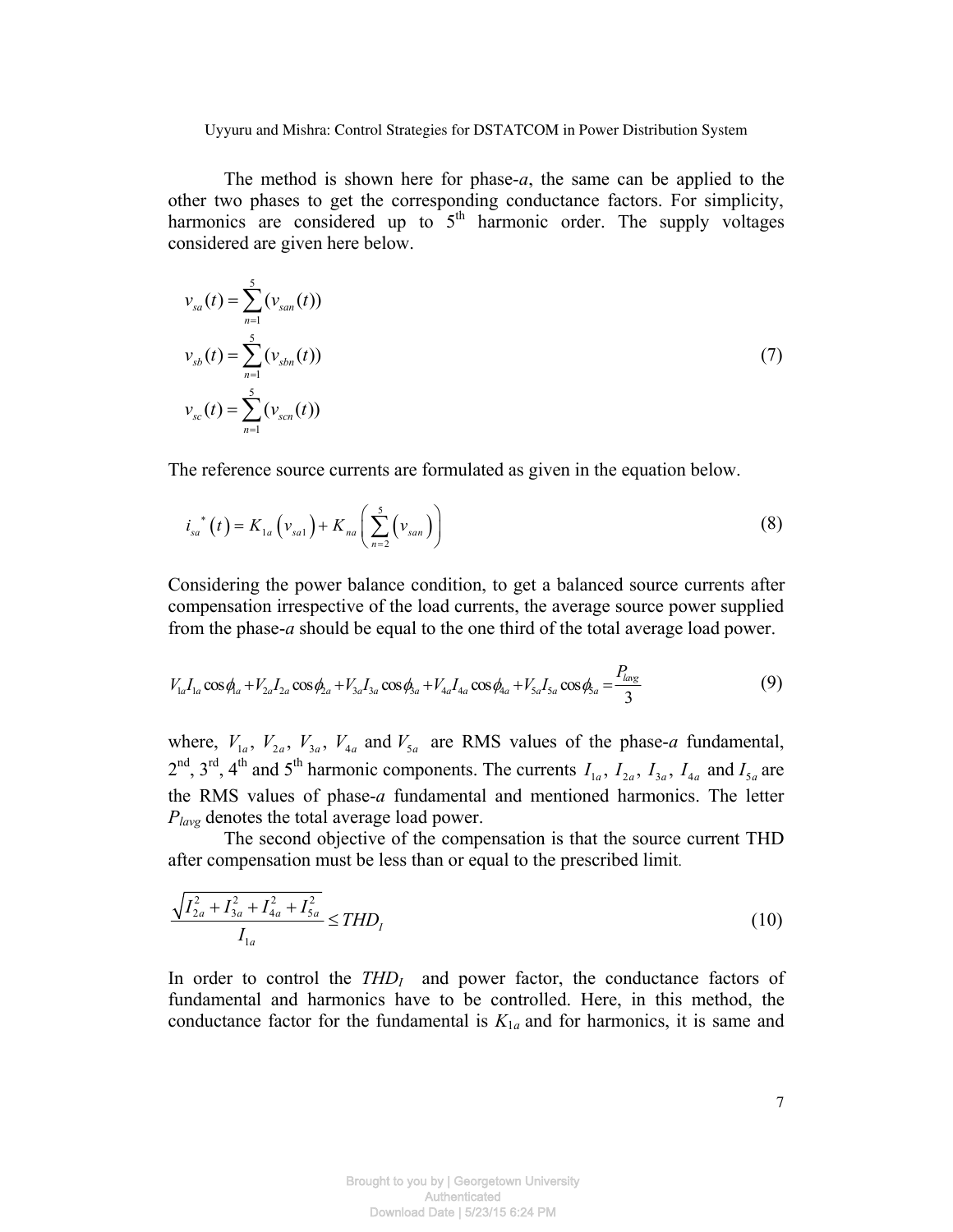*International Journal of Emerging Electric Power Systems, Vol. 12 [2011], Iss. 3, Art. 3*

fixed i.e.  $K_{na}$  (for  $n = 2, 3, 4$  and 5) to get a nearly collinear source currents with respect to the supply voltages.

$$
I_{1a} = K_{1a} V_{1a} \text{ and } I_{na} = K_{na} V_{na} \text{ for } n = 2, 3, 4 \text{ and } 5
$$
 (11)

where *n* is the harmonic number. For the reactive power compensation, the phase angle difference between fundamentals and respective harmonics of voltages and currents are considered as zero. By substituting (11) in (9) and (10), they are modified as,

$$
V_{1a}I_{1a} + V_{2a}I_{2a} + V_{3a}I_{3a} + V_{4a}I_{4a} + V_{5a}I_{5a} = \frac{P_{lavg}}{3}
$$
\n(12)

$$
K_{1a}V_{1a}^2 + K_{na}\left(V_{2a}^2 + V_{3a}^2 + V_{4a}^2 + V_{5a}^2\right) = \frac{P_{lavg}}{3}
$$
\n(13)

$$
V_{1a}^2 \left( K_{1a} + K_{na} THD_V^2 \right) = \frac{P_{lavg}}{3} \,. \tag{14}
$$

In (14), *THDV* is total harmonic distortion in phase-*a* supply voltage.

From (10), 
$$
\frac{K_{na}\sqrt{V_{2a}^2 + V_{3a}^2 + V_{4a}^2 + V_{5a}^2}}{K_{1a}V_{1a}} = THD_I
$$
 (15)

$$
K_{na} = K_{1a} \frac{THD_I}{THD_V} \tag{16}
$$

By substituting the  $K_{na}$  value from the above equation in equation (14), it is modified as,

$$
V_{1a}^{2}\left(K_{1a} + K_{1a}THD_{V}THD_{I}\right) = \frac{P_{lavg}}{3}.
$$
 (17)

Finally, 
$$
K_{1a} = \frac{P_{lavg}}{3 V_{1a}^2 (1 + THD_vTHD_l)}
$$
 and  $K_{na} = K_{1a} \frac{THD_l}{THD_v}$ . (18)

The terms  $K_{1a}$  and  $K_{na}$  in the above two equations can be computed online and hence this method gives good transient response while satisfying the compensation objectives.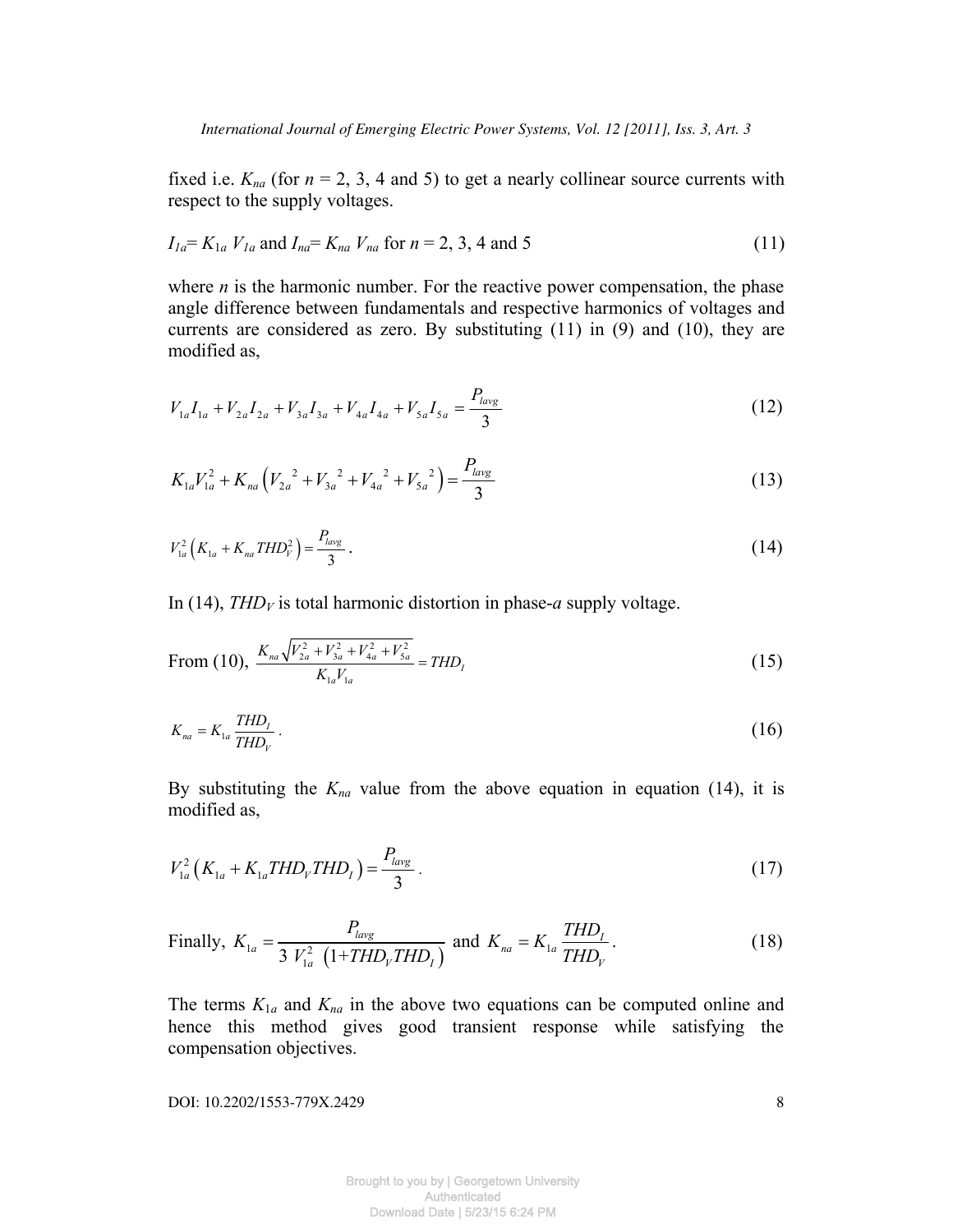Hence, this method is free from the non-convergence setback of the optimization process. Therefore, there is no interruption in the compensation. By knowing the conductance factors, the reference source currents can be formulated in phase with the supply voltages using (8). When the set current THD limit (*THD*<sub>*I*</sub>) is equal to voltage THD (*THD*<sub>*V*</sub>), then  $K_{na} = K_{1a}$ , leading to unity power factor operation. For  $THD_I = 0$ , the conductance factor  $K_{na}$  becomes zero. This gives the perfect harmonic cancellation (PHC) operation. If the set current THD limit is in between  $THD_V$  and 0, then the corresponding conductance factors will give the optimum power factor, which is in between unity and the power factor corresponds to PHC strategy. The same method can be applied to other two phases (*b* and *c*) to get  $K_{1b}$ ,  $K_{nb}$  and  $K_{1c}$ ,  $K_{nc}$ . If the supply voltages are balanced distorted then conductance factors will satisfy the relation  $K_{1a} = K_{1b} = K_{1c}$  and  $K_{na} = K_{nb} = K_{nc}$  and the source currents after compensation will be balanced and distorted. For the unbalanced distorted supply voltages, considering the actual voltages in the calculation of conductance factors leads to unbalanced compensated source currents i.e.  $K_{1a} \neq K_{1b} \neq K_{1c}$  and  $K_{na} \neq K_{nb} \neq K_{nc}$ . In order to get the source currents balanced, instead of taking actual supply voltages, the extracted balanced distorted supply voltages can be considered [19]. Then, this unbalance problem can be overcome along with the power balance criterion.

## **IV. EVALUATION OF CONTROL STRATEGIES PERFORMANCE USING A PSCAD DISTRIBUTION SYSTEM MODEL**

The performance of the three strategies i.e. PHC, UPF and proposed method are evaluated in a distribution system. The system is simulated using PSCAD 4.2.1. The system comprises of three unbalanced linear and nonlinear loads at the three nodes supplied by an ideal voltage source through a transformer as shown in the Fig 3. The three loads are departed by an impedance equivalent to the distance between them. The compensation was performed at the Node 3. The results of the strategies are tabulated in Table I, II, III, IV and V. The RMS and THD values at the four nodes in the distribution system are measured for the strategies.

Table I represents the status of the distribution system before compensation in terms of the RMS and THD values. The RMS and THD values of voltages are measured at four nodes and the same values are measured for source currents at the Node 3, where the compensation is done by using ideal current sources. The compensation results for the PHC strategy are given in Table II. From the results, it is clear that the voltage THDs at different nodes in the system along with the compensating node, are reducing more in proposed and the UPF strategies compared to the PHC strategy. In this strategy, the voltage distortions at the compensating node are not much reduced from before compensation. The reason for this is that the currents drawn from the source under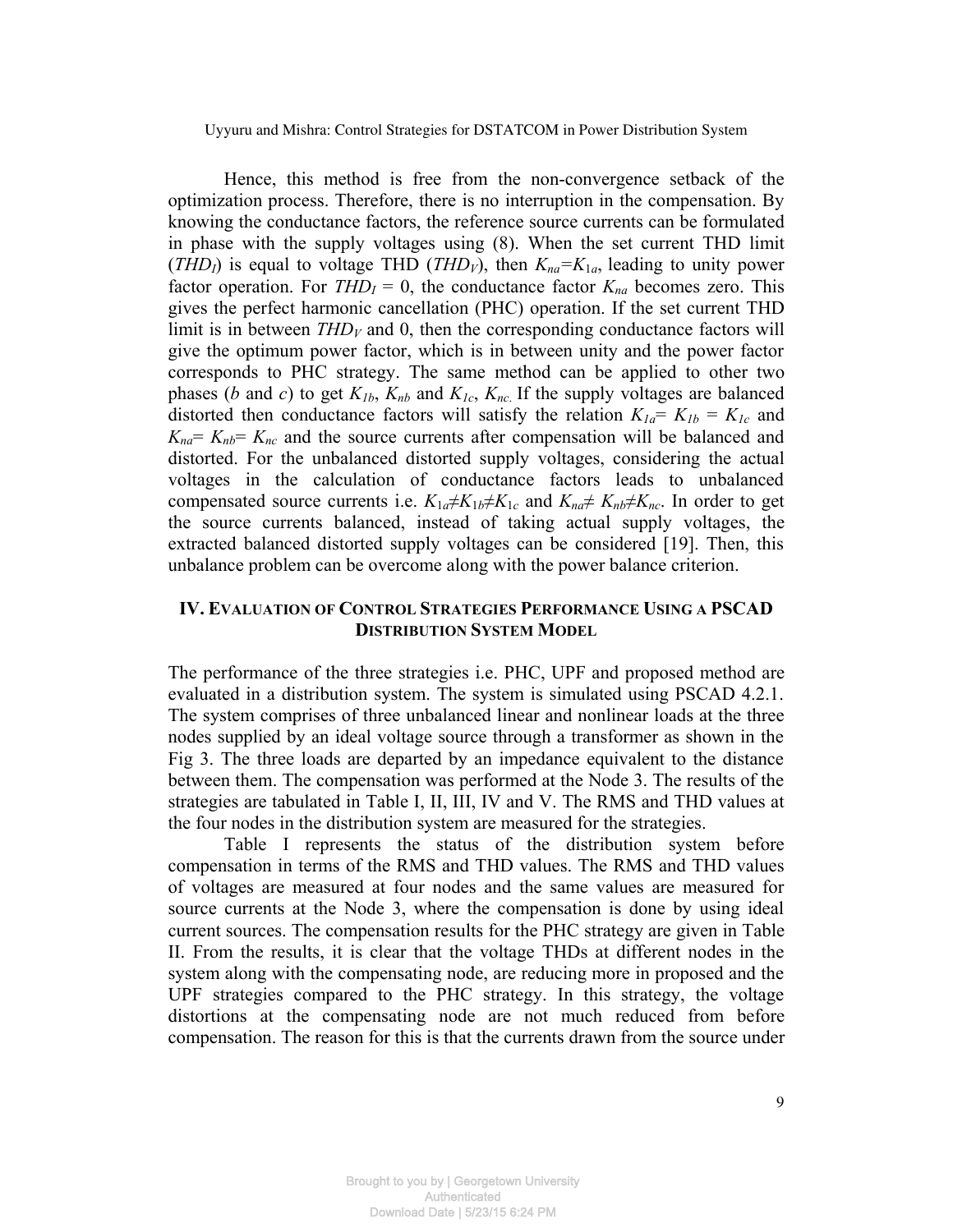this strategy are fundamental and hence there is a voltage drop at the fundamental level in the distribution system. This will reduce the magnitude of the fundamental voltage at the point of common coupling (Node 3). But the harmonic part of the voltages is unaltered as the harmonic part of the current is zero. Therefore, the total harmonic distortions (THDs) of the PCC voltages are not decreased much and moreover there is a chance in this strategy that it may increase to the values more than the before compensation. The advantage of this strategy is that the source currents are balanced and sinusoidal.

In the UPF strategy, the source currents are linear to the supply voltages respectively. Therefore, the source currents will draw similar harmonics from the supply voltages. These source current harmonics result in voltage drops at the harmonic level, which will reduce the magnitude of the harmonic part in the supply voltages. The RMS and THD values for this strategy are given in Table III. The distortion at the compensated node found to be below 5%, as per *IEEE 519- 1992* standards [20]. Though, the supply voltage THDs at the PCC reduced below 5% for the taken distribution system, however this reduction is not always guaranteed. There is a chance to get the same UPF at the distortion more than 5%. But this strategy has the potential to bring down the distortions at the different nodes in the distribution system. The improvement of the power factor in this strategy over the PHC strategy is less, because the increase in the power factor depends on the voltage distortion. If the distortion in the supply voltages is more, power factor in the PHC strategy will be less, and then the improvement of the power factor in this strategy is more compared to the PHC strategy [21].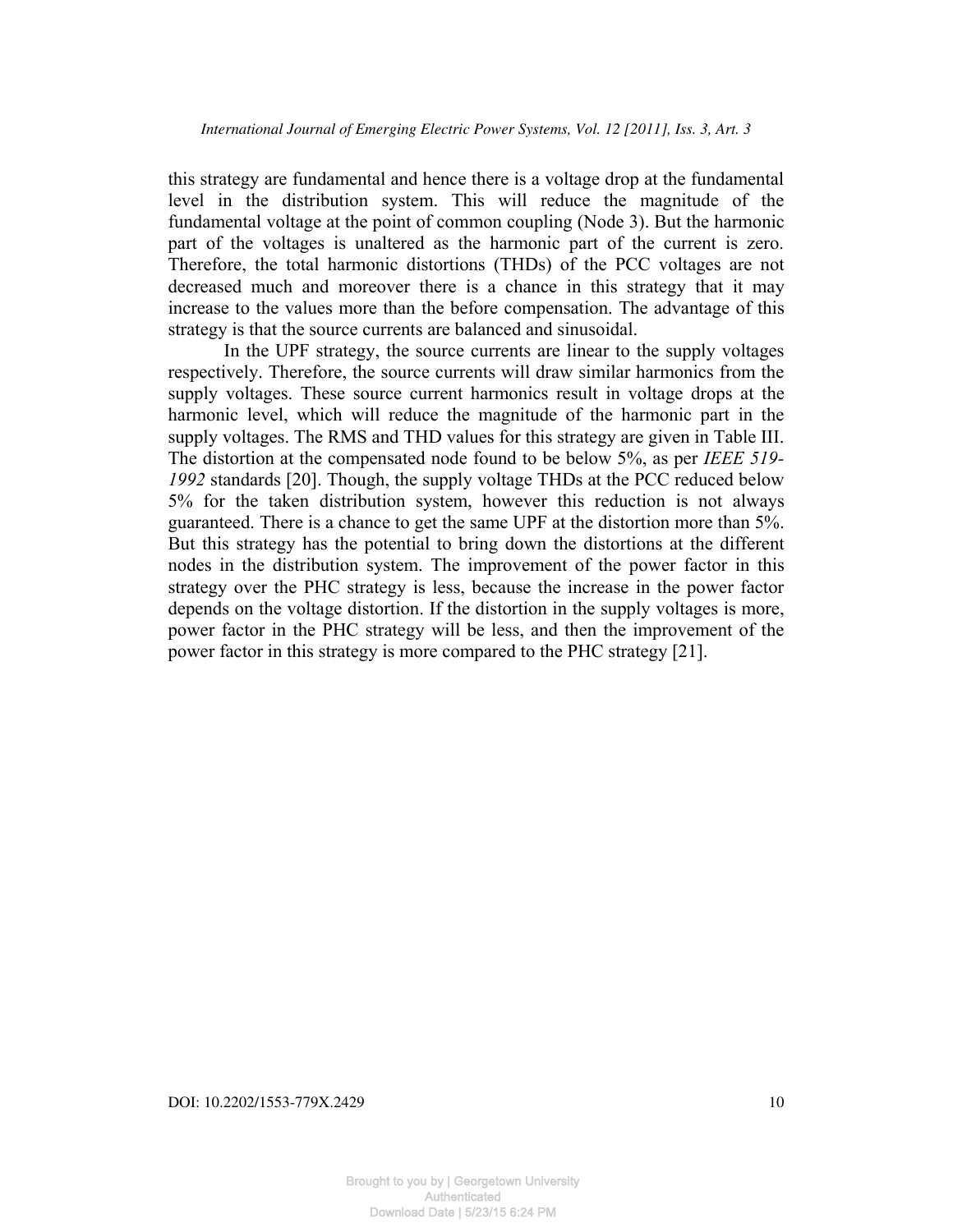## Table I

|       | Node 1     |               | Node 1     |               | Node 2     |               | Node 3   |                | Node 4     |               | Node 3     |               |        |
|-------|------------|---------------|------------|---------------|------------|---------------|----------|----------------|------------|---------------|------------|---------------|--------|
| Phase | Voltages   |               |            | Currents      | Voltages   |               | Voltages |                | Voltages   |               | Currents   |               | Power  |
|       | <b>RMS</b> | THD           | <b>RMS</b> | THD           | <b>RMS</b> | THD           | RMS      | <b>THD</b>     | <b>RMS</b> | <b>THD</b>    | <b>RMS</b> | <b>THD</b>    | factor |
|       | V)         | $\frac{1}{2}$ | (A)        | $\frac{1}{2}$ | V)         | $\frac{1}{2}$ | V)       | $\frac{10}{6}$ | V          | $\frac{1}{2}$ | A          | $\frac{1}{2}$ |        |
| a     | 204.22     | .06           | 47.73      | 5.54          | 189.00     | 29.35         | 196.21   | 18.83          | 158.02     | 29.73         | 32.92      | 8.52          | 0.8854 |
| h     | 199.52     | 19.97         | 50.00      | 5.58          | 188.50     | 30.14         | 191.40   | 22.12          | 161.50     | 25.70         | 35.38      | 8.03          | 0.8000 |
| c     | 217.77     | 18.63         | 40.23      | 6.65          | 203.16     | 26.60         | 211.32   | 20.40          | 182.94     | 21.50         | 25.27      | 10.37         | 0.9521 |

## Table II

|               | Node 1<br>Node 1 |               |            | Node 2        |            | Node 3 |            | Node 4     | Node 3     |               |            |            |        |
|---------------|------------------|---------------|------------|---------------|------------|--------|------------|------------|------------|---------------|------------|------------|--------|
| Phase         | Voltages         |               |            | Currents      | Voltages   |        | Voltages   |            | Voltages   |               | Currents   |            | Power  |
|               | <b>RMS</b>       | THD           | <b>RMS</b> | THD           | <b>RMS</b> | THD    | <b>RMS</b> | <b>THD</b> | <b>RMS</b> | THD           | <b>RMS</b> | <b>THD</b> | factor |
|               | (V)              | $\frac{1}{2}$ | A          | $\frac{1}{2}$ | V          | (%)    | V          | (%)        | (V)        | $\frac{1}{2}$ | (A         | (%)        |        |
| a             | 217.20           | 0.42          | 44.40      | 4.30          | 204.83     | 25.45  | 209.53     | 11.34      | 172.25     | 25.07         | 30.16      | 0.67       | 0.9935 |
| b             | 217.8            | 2.53          | 44.84      | 4.56          | 205.67     | 25.51  | 210.15     | 14.02      | 178.22     | 19.20         | 30.20      | 0.68       | 0.9901 |
| $\mathcal{C}$ | 216.45           | 3.24          | 44.56      | 4.46          | 204.37     | 26.12  | 208.83     | 14.48      | 181.97     | 18.40         | 30.13      | 0.70       | 0.9895 |

#### Table III

|       | Node 1     |               | Node 1     |               | Node 2     |               | Node 3     |               | Node 4     |       | Node 3     |               |        |
|-------|------------|---------------|------------|---------------|------------|---------------|------------|---------------|------------|-------|------------|---------------|--------|
| Phase | Voltages   |               | Currents   |               | Voltages   |               | Voltages   |               | Voltages   |       | Currents   |               | Power  |
|       | <b>RMS</b> | <b>THD</b>    | <b>RMS</b> | THD           | <b>RMS</b> | <b>THD</b>    | <b>RMS</b> | THD           | <b>RMS</b> | THD   | <b>RMS</b> | <b>THD</b>    | factor |
|       | V          | $\frac{1}{2}$ | A)         | $\frac{1}{2}$ | V)         | $\frac{1}{2}$ | (V)        | $\frac{1}{2}$ |            | (%)   | (A`        | $\frac{1}{2}$ |        |
| a     | 216.05     | 4.00          | 44.75      | 2.85          | 204.30     | 23.04         | 208.16     | 4.17          | 171.32     | 22.07 | 30.40      | 4.40          | 1.0000 |
| h     | 216.05     | 4.09          | 45.13      | 2.96          | 205.30     | 23.31         | 208.10     | 4.27          | 176.90     | 14.40 | 30.42      | 4.52          | 1.0000 |
|       | 214.90     | .95           | 44.71      | 2.76          | 204.14     | 23.56         | 207.00     | 4.12          | 181.00     | 12.86 | 30.20      | 4.40          | 0000.  |

Table IV

|       | Node 1     |      | Node 1     |               |            | Node 2        |            | Node 3     |            | Node 4          | Node 3     |            |        |
|-------|------------|------|------------|---------------|------------|---------------|------------|------------|------------|-----------------|------------|------------|--------|
|       | Voltages   |      |            | Currents      | Voltages   |               | Voltages   |            | Voltages   |                 | Currents   |            | Power  |
| Phase | <b>RMS</b> | THD  | <b>RMS</b> | THD           | <b>RMS</b> | <b>THD</b>    | <b>RMS</b> | <b>THD</b> | <b>RMS</b> | THD             | <b>RMS</b> | <b>THD</b> | factor |
|       | V)         | (%)  | A)         | $\frac{1}{2}$ | V)         | $\frac{1}{2}$ | V)         | (%)        | V          | $\frac{(0)}{0}$ | (A)        | $(\%)$     |        |
| a     | 216.20     | 4.01 | 44.57      | .86           | 204.45     | 23.03         | 208.34     | 4.18       | 171.48     | 22.06           | 30.22      | 4.40       | 1.0000 |
| b     | 216.14     | 4.09 | 45.00      | 2.97          | 205.35     | 23.30         | 208.22     | 4.28       | 177<br>00  | 14.38           | 30.27      | 4.54       | 1.0000 |
| с     | 214.77     | .95  | 44.90      | 2.75          | 204.00     | 23.58         | 206.80     | 4.12       | 180.80     | 12.85           | 30.40      | 4.39       | 1.0000 |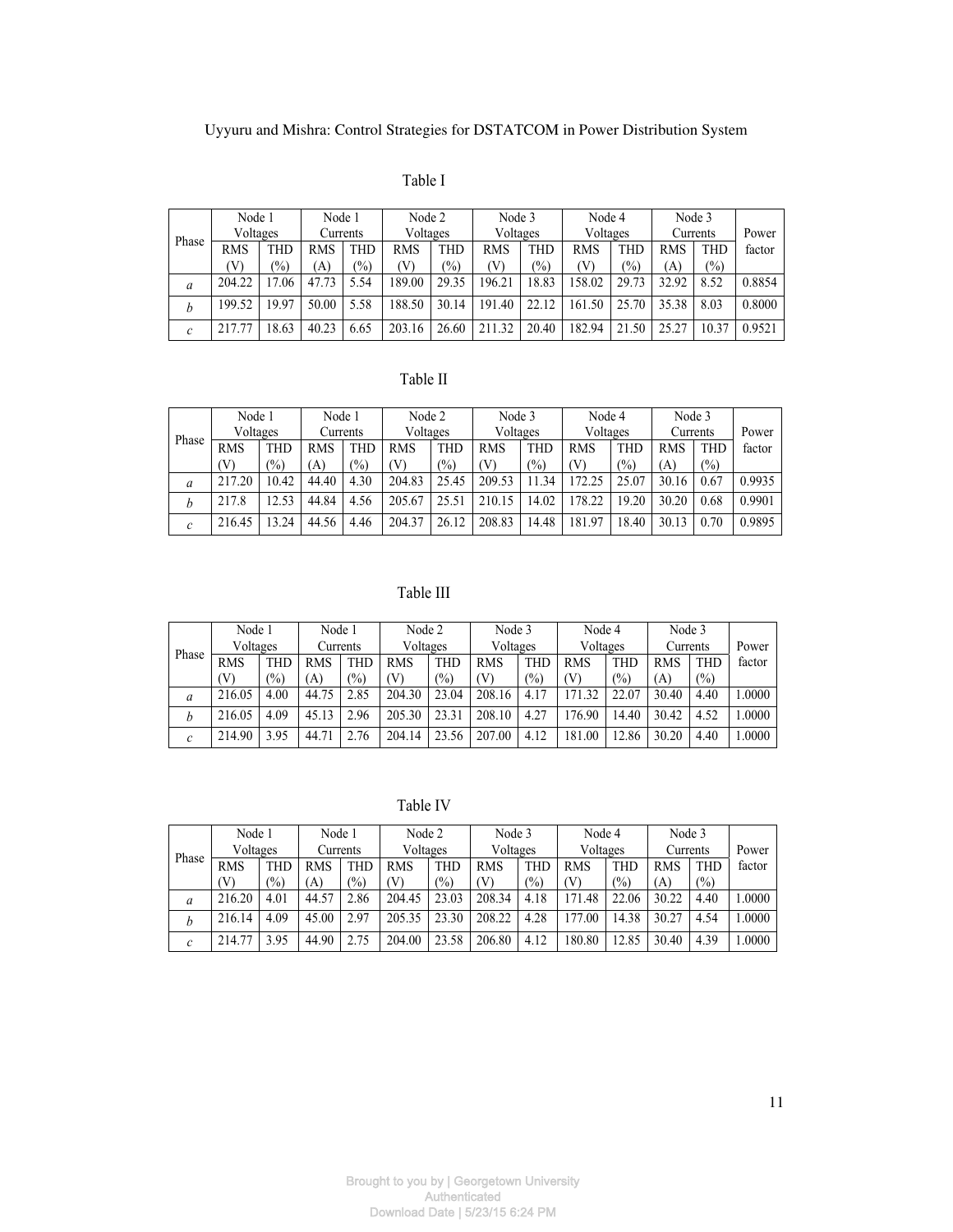

Fig. 3 Power distribution system model using PSCAD 4.2.1.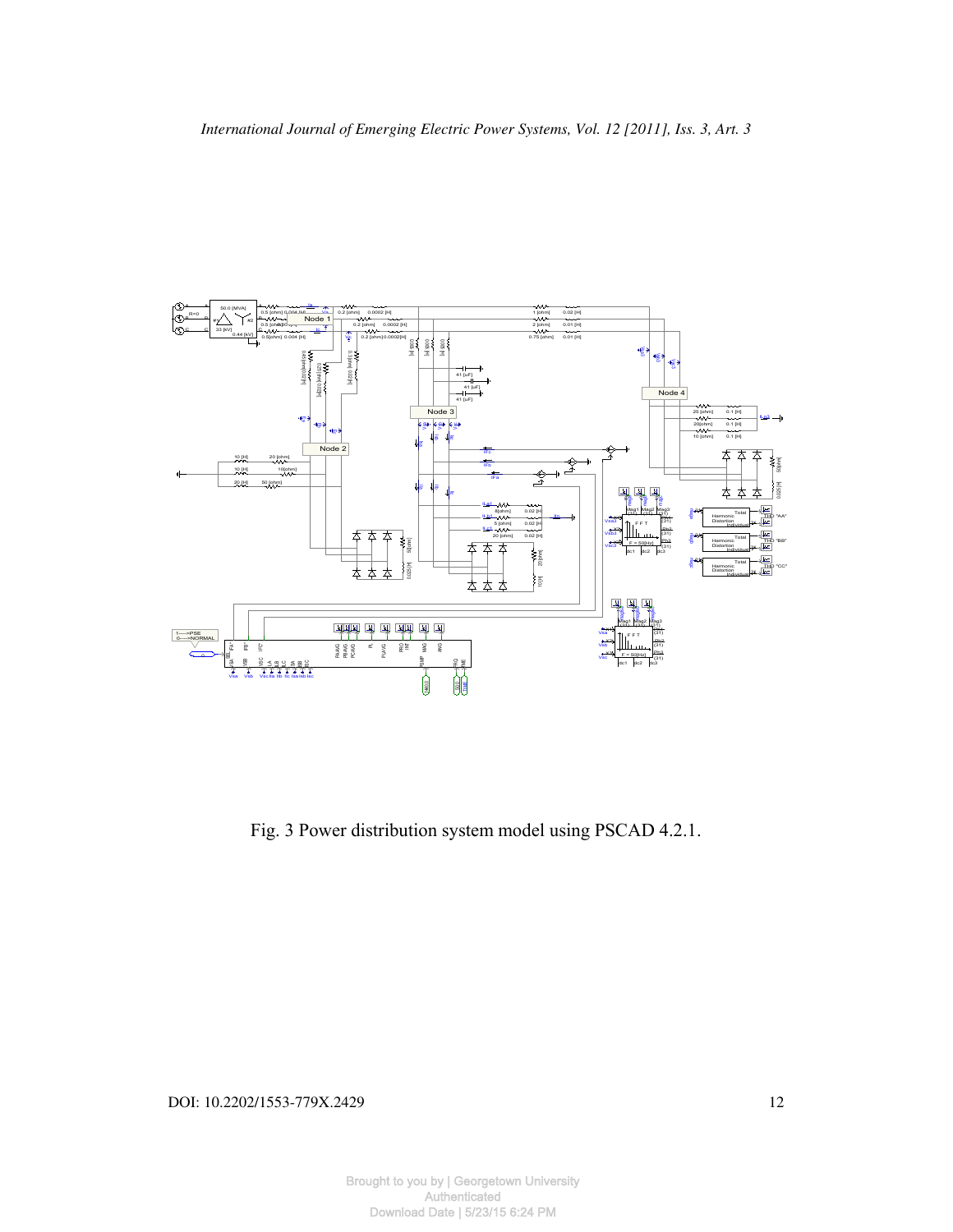In order to bring down the current THDs below 5%, it is required to keep a limit, so that the source currents will have only limited distortion as set by the limits. There is a need to exploit the advantages of both PHC and UPF strategies in one strategy such that it has to satisfy the set current THD limits and it should have the scope to converge at both UPF and PHC. Hence the proposed method is put forth to gain the merits of both the strategies. In some situation there is a chance that the voltage THDs at the node will reduce below 5%, and then there is no advantage in keeping the source currents THD limits still at the 5%. Hence the logic implemented here is that, if the voltage THD in any phase comes down below 5%, then the current limit will be same as the voltage THD for that phase. The same is true for the other two phases. This condition will lead the compensation to unity power factor as both the voltage and current THDs are similar. The results for this case can be seen in the Table IV. From the results, it is clear that by keeping the current THD limits in the beginning of the compensation will help in drawing the source currents at the specified THD. As the compensation proceeds, this strategy will bring the current and voltage THDs to be nearly same and hence gives the UPF at a THD of below 5% or at 0% THD (PHC).

## **V. EFFECT OF CONTROL STRATEGY SELECTION IN DAMPING THE HARMONIC RESONANCE**

One of the main reason for increase of THDs is the harmonic propagation occurred due to the harmonic resonance [22]-[23]. The series or parallel resonance will occur between the distribution line inductance and the shunt capacitors installed for the power factor correction. In order to damp the resonance, the resistive part of the load plays a crucial role. This phenomenon is investigated at the Node 3 and the supply voltages at this node are given for before compensation in Fig. 4. In PHC strategy, the compensated load acts as an open circuit or in other words provides infinite impedance to the harmonics. Hence the resistive part of the compensated load is not preserved. Thus, the voltage distortion at the PCC (Node 3) becomes worse, which is shown in Fig. 5 and the values of the THDs are 31.07%, 33.68%, and 27.53% in phase *a*, *b* and *c* respectively. This drawback is alleviated using UPF strategy or the proposed method. In the UPF and proposed method, the compensated load provides some resistance to the harmonic currents. Therefore, the total resistive part of the compensated load will increase compared to the resistance offered by the fundamental alone. Hence, the resistive part helps in damping the harmonic resonance and thus the harmonic propagation. As a result, in UPF strategy, the voltage THDs at the Node 3 are reduced to 2.5%, 2.65% and 2.47% for phases *a*,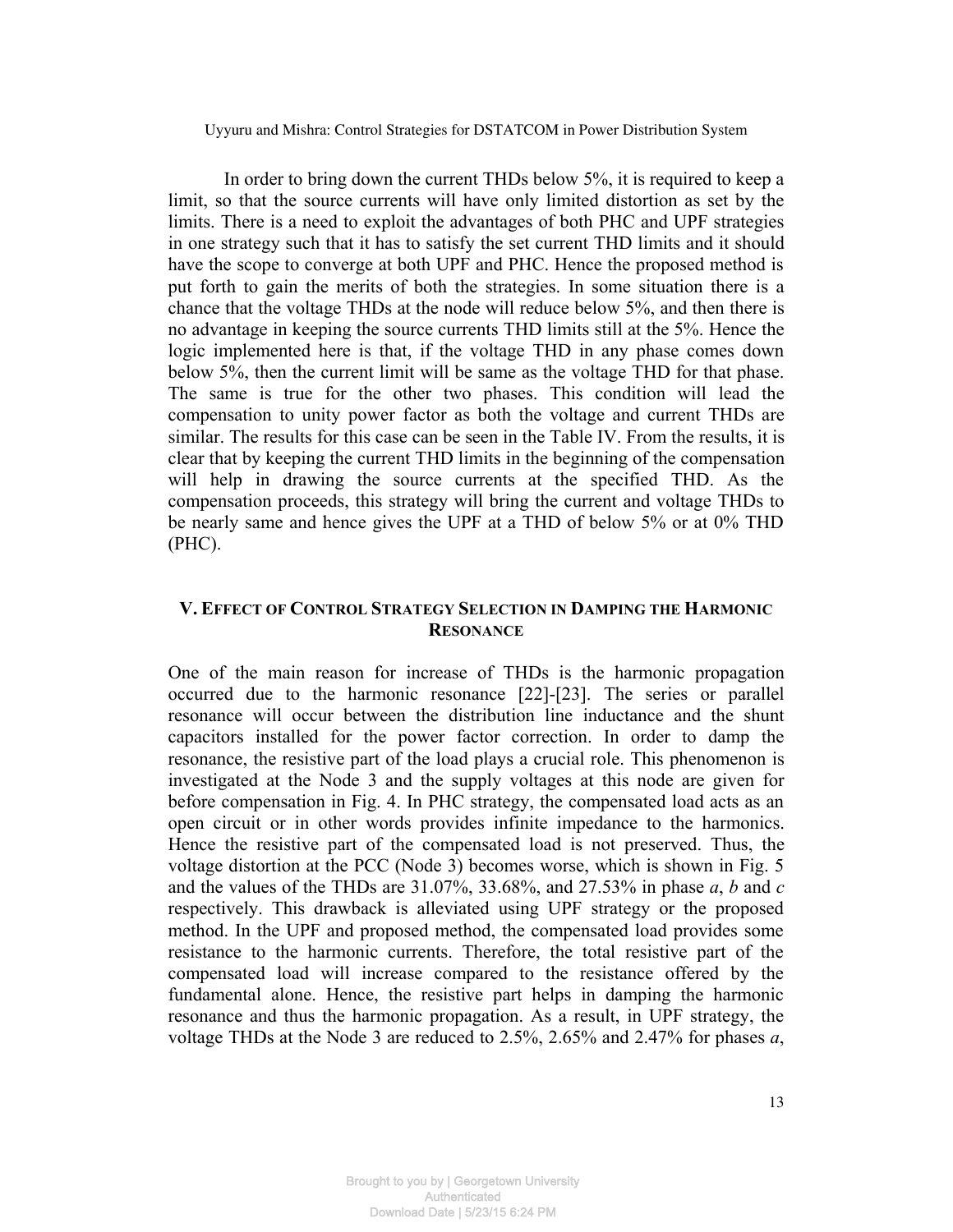*b* and *c* respectively and the bus voltages for this case are given in Fig. 6. For the proposed strategy, the THDs in phase-*a*, *b* and *c* reduced to 2.5%, 2.66% and 2.47% respectively and the bus voltages for this case are shown in Fig. 7. The compensation results for the investigation of harmonic resonance are given in Table V, VI and VII for the PHC, UPF and proposed strategies respectively.



Fig. 4 Node 3 voltages before compensation



Fig. 5 Node 3 voltages using PHC compensation strategy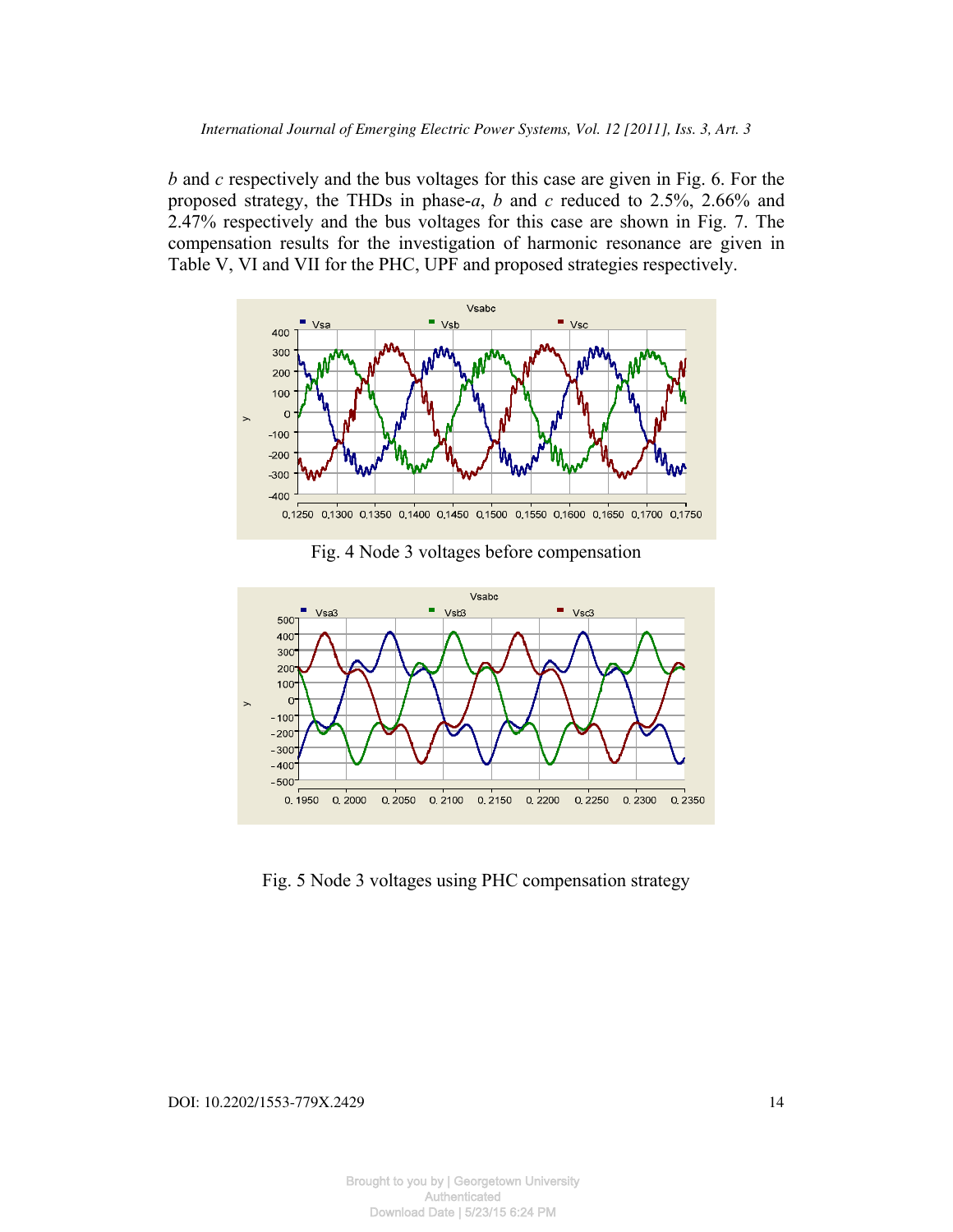

Fig. 6 Node 3 voltages using UPF compensation strategy



Fig. 7 Node 3 voltages using Proposed strategy of compensation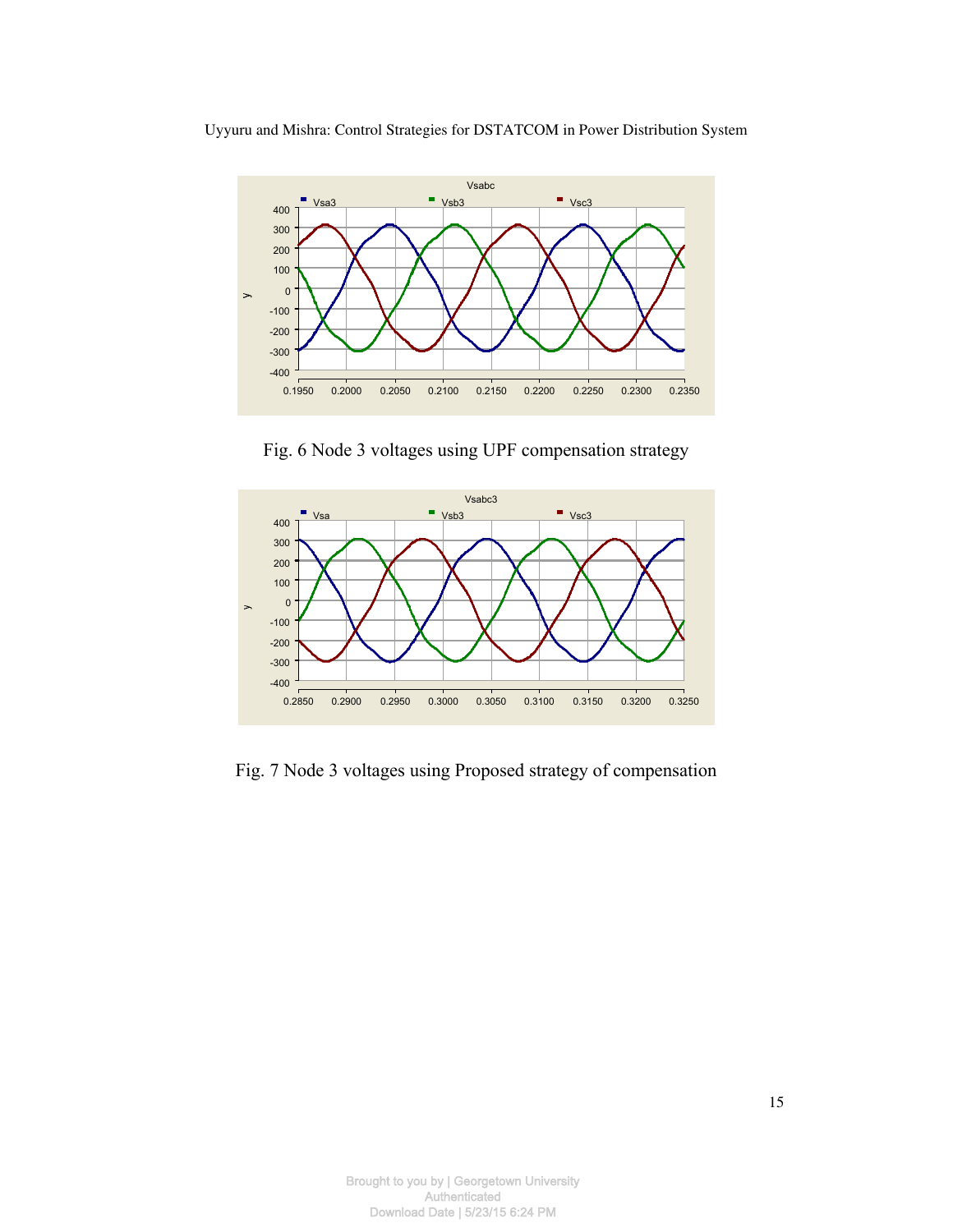Table V

|       | Node 1     |               | Node 1     |               | Node 2     |                 | Node 3     |                | Node 4     |               | Node 3     |            |        |
|-------|------------|---------------|------------|---------------|------------|-----------------|------------|----------------|------------|---------------|------------|------------|--------|
| Phase | Voltages   |               |            | Currents      | Voltages   |                 | Voltages   |                | Voltages   |               | Currents   |            | Power  |
|       | <b>RMS</b> | <b>THD</b>    | <b>RMS</b> | <b>THD</b>    | <b>RMS</b> | <b>THD</b>      | <b>RMS</b> | <b>THD</b>     | <b>RMS</b> | <b>THD</b>    | <b>RMS</b> | <b>THD</b> | factor |
|       | V)         | $\frac{9}{0}$ | A)         | $\frac{1}{2}$ | V          | $\frac{(0)}{0}$ | V          | $\frac{10}{6}$ | V)         | $\frac{1}{2}$ | (A)        | $(\%)$     |        |
| a     | 215.32     | 13.80         | 44.03      | 10.63         | 204.957    | 25.94           | 214.25     | 31.07          | 71.72      | 24.78         | 28.88      | 1.14       | 0.9558 |
| b     | 215.68     | 14.94         | 44.52      | 11.40         | 206.01     | 27.50           | 216.03     | 33.68          | 78.10      | 21.78         | 28.92      | 1.12       | 0.9474 |
| c     | 213.40     | 12.44         | 44.26      | 9.45          | 204.13     | 27.17           | 210.21     | 27.53          | 80.47      | 18.26         | 28.85      | 0.72       | 0.9640 |

Table VI

|       | Node 1               |               |            | Node 1          |            | Node 2     |            | Node 3        |            | Node 4     | Node 3     |               |        |
|-------|----------------------|---------------|------------|-----------------|------------|------------|------------|---------------|------------|------------|------------|---------------|--------|
|       | Voltages<br>Currents |               |            | Voltages        |            | Voltages   |            | Voltages      |            | Currents   |            | Power         |        |
| Phase | <b>RMS</b>           | THD           | <b>RMS</b> | <b>THD</b>      | <b>RMS</b> | <b>THD</b> | <b>RMS</b> | THD           | <b>RMS</b> | <b>THD</b> | <b>RMS</b> | <b>THD</b>    | factor |
|       | (V                   | $\frac{1}{2}$ | A)         | $\frac{(0)}{0}$ | V)         | (%)        |            | $\frac{1}{2}$ | V)         | (%)        | (A)        | $\frac{1}{2}$ |        |
| a     | 211.85               | .60           | 44.63      | 2.47            | 200.16     | 23.66      | 202.51     | 2.50          | 167.80     | 23.28      | 29.70      | 2.78          | .0000  |
|       | 211.86               | 70            | 44.98      | 2.58            | 201.17     | 23.73      | 202.43     | 2.65          | 173.39     | 15.23      | 29.72      | 2.93          | .0000  |
|       | 210.74               | .60           | 44.72      | 2.42            | 200.00     | 24.08      | 201.32     | 2.47          | 177.28     | 13.94      | 29.50      | 2 77          | .0000  |

Table VII

|                  | Node 1     |      | Node 1   |            | Node 2     |               |            | Node 3 |            | Node 4        | Node 3     |               |         |
|------------------|------------|------|----------|------------|------------|---------------|------------|--------|------------|---------------|------------|---------------|---------|
| Phase            | Voltages   |      | Currents |            | Voltages   |               | Voltages   |        | Voltages   |               | Currents   |               | Power   |
|                  | <b>RMS</b> | THD  | RMS      | <b>THD</b> | <b>RMS</b> | THD           | <b>RMS</b> | THD    | <b>RMS</b> | <b>THD</b>    | <b>RMS</b> | THD           | factor  |
|                  | W          | (%)  | (A)      | (%)        | V          | $\frac{1}{2}$ | W          | (%)    | V          | $\frac{1}{2}$ | 'A`        | $\frac{1}{2}$ |         |
| a                | 212.13     | 3.59 | 44.43    | 2.49       | 200.48     | 23.64         | 202.93     | 2.50   | 168.12     | 23.25         | 29.50      | 2.80          | 0.99998 |
| $\boldsymbol{b}$ | 212.00     | 3.69 | 44.84    | 2.58       | 201.20     | 23.76         | 202.66     | 2.66   | 173.48     | 15.22         | 29.57      | 2.95          | .0000   |
| $\mathcal{C}$    | 210.41     | 3.60 | 45.00    | 2.40       | 199.66     | 24.15         | 200.81     | 2.47   | 76.96      | 13.96         | 29.77      | 2.75          | 0.99995 |

## **VI. CONCLUSIONS**

In this paper, to get optimum load compensation characteristics, a new control strategy is proposed. It does not involve the optimization process and hence this strategy can be implemented online without any interruption. Along with this control strategy, the performance of PHC and UPF strategies evaluated in the distribution system load compensation. From the results, it is understood that the UPF strategy has the ability to reduce the voltage harmonic propagation in the system. But, it will not guarantee that the compensated source currents will be within the limits of harmonic distortion. In this situation, it is found that the proposed method has the ability to keep the source currents within the specified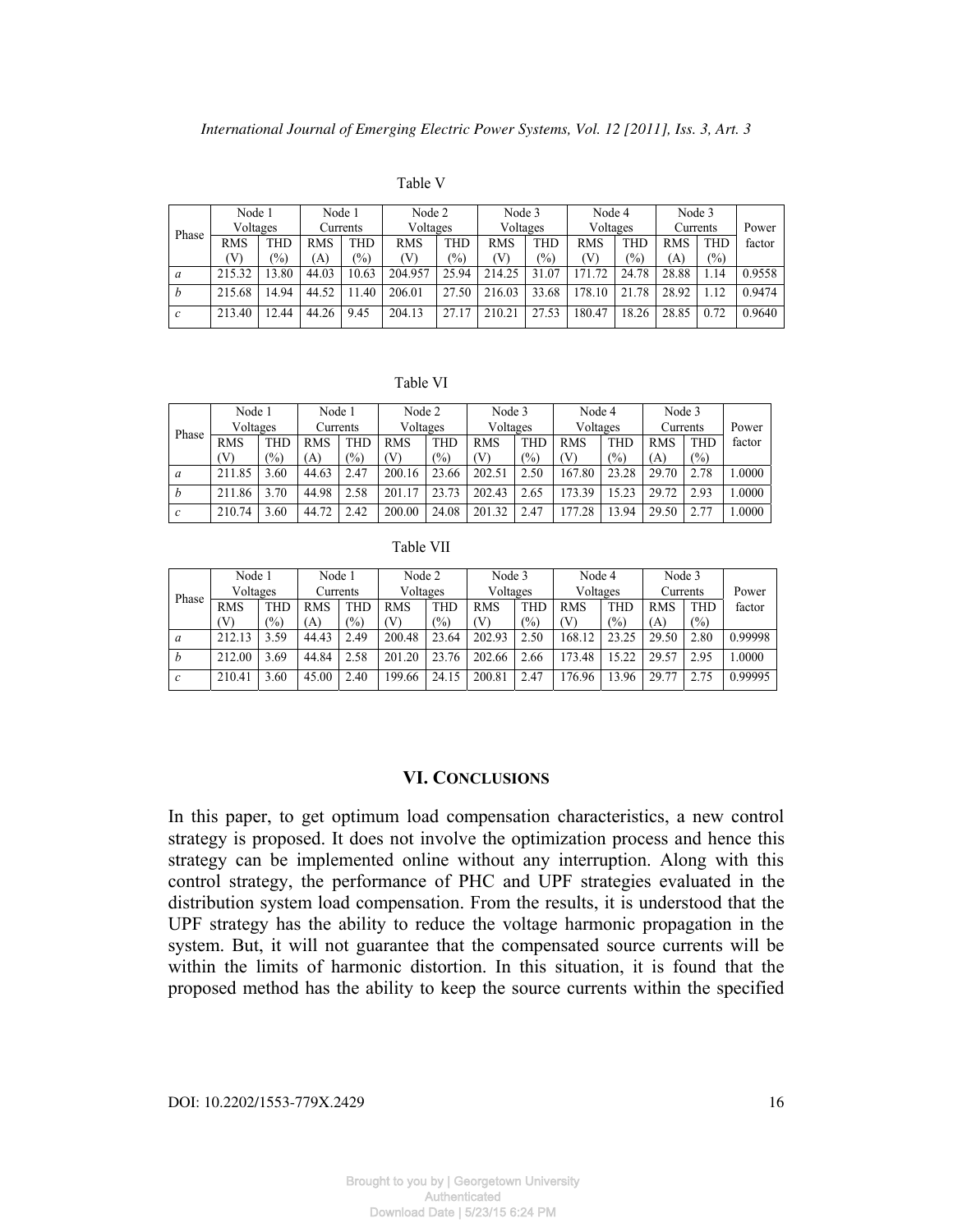distortion limits and give the optimum power factor. Further, it is observed that in the case of harmonic resonance, PHC strategy will not be helpful in damping the harmonic propagation. The proposed method and the UPF strategy ensure the damping of harmonic resonance and prevents the harmonic propagation. Finally, the choice of UPF or proposed method depends upon the supply voltage distortion. The UPF strategy works well in the case of low distorted voltage grids. However, in case of the highly distorted supply voltages, the proposed method is a good choice.

#### **VII. REEFERENCES**

- [1] Mack G. W., Santoso S., Understanding power system harmonics, IEEE Power Engineering Review, 2001, Vol. 21, pp. 8-11.
- [2] Ahmed E.E., XU W., Assessment of harmonic distortion level considering the interaction between distributed three-phase harmonic sources and power grid, IEE Generation, Transmission and Distribution, 2007, Vol. 1, pp. 506-515.
- [3] Das J.C., Passive filters-potentialities and limitations, IEEE Transactions on Industry Applications, Jan.-Feb. 2004, Vol. 40, No. 1, pp. 232-241.
- [4] Akagi H., Kanazawa Y., Nabae A., Instantaneous reactive power compensators comprising switching devices without energy storage components, IEEE Transactions on Industry Applications, May/June 1984, Vol . IA-20, No. 3, pp. 625–630.
- [5] Aredes M., Hafner J., Heumann K., Three-phase four-wire shunt active filter control strategies, IEEE Transactions on Power Electronics, March 1997, Vol. 12, No. 2, pp. 311-318.
- [6] Cavallani A., Montarani G. C., Compensation strategies for shunt activefilter control, IEEE Transactions on Power Electronics, Nov. 1994, Vol. 9, No. 6, pp. 587-593.
- [7] González D., Balcells J., Lovera S., Lima R., Comparison between unity power factor and instantaneous power theory control strategies applied to a three phase active power filter, In: Proceedings of  $24<sup>th</sup>$  Annual Conference IEEE Industrial Electronics Society, Aachen, Germany, 1998, Vol. 2, pp. 843-847.
- [8] Rafiei S. M. R., Toliyat H. A., Ghani R., Gopalarathnam T., An optimal and flexible control strategy for active filtering and power factor correction under nonsinusoidal line voltages, IEEE Transactions on Power Delivery, 2001, April Vol. 16, No. 2, pp. 297–305.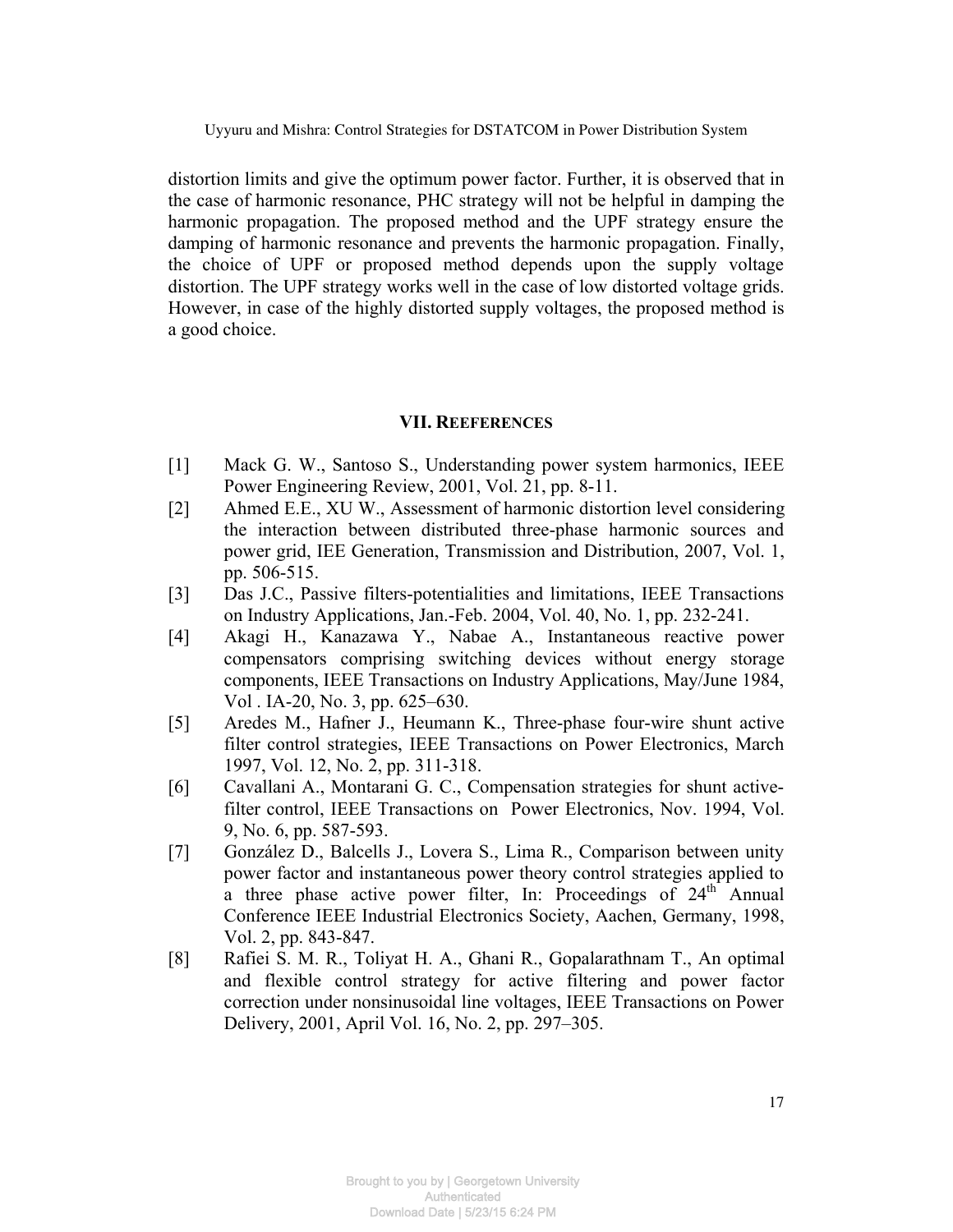- [9] Rafiei S.M.R., Iravani M.R., Optimal and adaptive compensation of voltage and current harmonics under nonstiff-voltage conditions, IEE Generation, Transmission and Distribution, Sept. 2005, Vol. 152, No. 5, pp. 661-672.
- [10] Huang S. J., Wu J. C., A control algorithm for three-phase three-wired active power filters under non ideal mains voltages, IEEE Transactions on Power Electronics, July 1999, Vol. 14, No. 4, pp. 753-760.
- [11] Núñez-Zúñiga T. E., Pomilio J. A., Shunt active power filter synthesizing resistive loads, IEEE Transactions on Power Electronics, March 2002, Vol. 17, No. 2, pp. 273-278.
- [12] Karthikeyan K., Mahesh Kumar, A novel load compensation algorithm under unbalanced and distorted supply voltages, International Journal of Emerging Electric Power Systems, 2007, Vol. 8, No.2, Article 1.
- [13] Salmeron P., Herrera R. S., Distorted and unbalanced systems compensation within instantaneous reactive power framework, IEEE Transactions on Power Delivery, July 2006, Vol. 21, No. 3, pp. 1655– 1662.
- [14] Chen C.C., Hsu Y.Y., A novel approach to the design of a shunt active filter for an unbalanced three-phase four-wire system under non sinusoidal conditions, IEEE Transactions on Power Delivery, Oct. 2000, Vol. 15, No. 4, pp. 1258–1264.
- [15] Montero M. I. M., Cadaval E. R., González F. B., Comparison of control strategies for shunt active power filters in three-phase four-wire systems, IEEE Transactions on Power Electronics, Jan. 2007, Vol. 22, No. 1, pp. 229-236.
- [16] Jou H. L., Performance comparison of the three-phase active power-filter algorithms, IEE Generation, Transmission and Distribution, Nov. 1995, Vol. 142, No. 6, pp. 646-652.
- [17] Petit J. F., Robles G., Amarís H., Current reference control for shunt active power filters under nonsinusoidal voltage conditions, IEEE Transactions on Power Delivery, Oct. 2007, Vol. 22, No. 4, pp. 2254– 2261.
- [18] George S., Agarwal V., A DSP based optimal algorithm for shunt active filter under nonsinusoidal supply and unbalanced load conditions, IEEE Transactions on Power Electronics, March 2007, Vol. 22, No. 2, pp. 593– 601.
- [19] Rao U. K., Mahesh Kumar, Ghosh A., Control strategies for load compensation using instantaneous symmetrical component theory under different supply voltages, IEEE Transactions on Power Delivery, Oct. 2008, Vol. 23, No. 4, pp. 2310–2317.